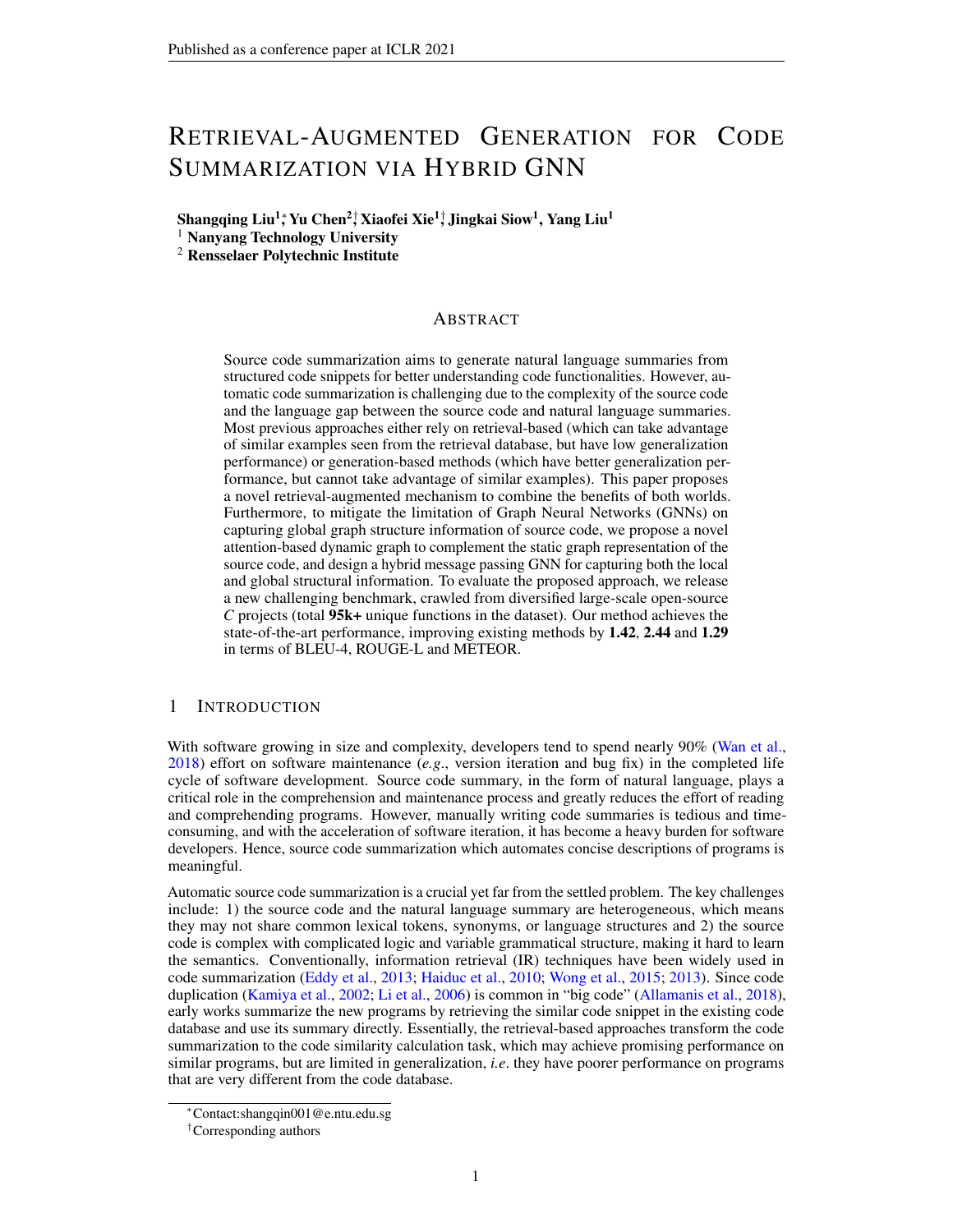To improve the generalization performance, recent works focus on generation-based approaches. Some works explore Seq2Seq architectures [\(Bahdanau et al.,](#page-9-1) [2014;](#page-9-1) [Luong et al.,](#page-11-3) [2015\)](#page-11-3) to generate summaries from the given source code. The Seq2Seq-based approaches [\(Iyer et al.,](#page-10-4) [2016;](#page-10-4) [Hu et al.,](#page-10-5) [2018a;](#page-10-5) [Alon et al.,](#page-9-2) [2018\)](#page-9-2) usually treat the source code or abstract syntax tree parsed from the source code as a sequence and follow a paradigm of encoder-decoder with the attention mechanism for generating a summary. However, these works only rely on sequential models, which are struggling to capture the rich semantics of source code *e.g*., control dependencies and data dependencies. In addition, generation-based approaches typically cannot take advantage of similar examples from the retrieval database, as retrieval-based approaches do.

To better learn the semantics of the source code, Allamanis et al. [\(Allamanis et al.,](#page-9-3) [2017\)](#page-9-3) lighted up this field by representing programs as graphs. Some follow-up works [\(Fernandes et al.,](#page-10-6) [2018\)](#page-10-6) attempted to encode more code structures (*e.g*., control flow, program dependencies) into code graphs with graph neural networks (GNNs), and achieved the promising performance than the sequencebased approaches. Existing works [\(Allamanis et al.,](#page-9-3) [2017;](#page-9-3) [Fernandes et al.,](#page-10-6) [2018\)](#page-10-6) usually convert code into graph-structured input during preprocessing, and directly consume it via modern neural networks (*e.g*., GNNs) for computing node and graph embeddings. However, most GNN-based encoders only allow message passing among nodes within a  $k$ -hop neighborhood (where  $k$  is usually a small number such as 4) to avoid over-smoothing [\(Zhao & Akoglu,](#page-12-0) [2019;](#page-12-0) [Chen et al.,](#page-9-4) [2020a\)](#page-9-4), thus capture only local neighborhood information and ignore global interactions among nodes. Even there are some works [\(Li et al.,](#page-10-7) [2019\)](#page-10-7) that try to address this challenging with deep GCNs (i.e., 56 layers) [\(Kipf & Welling,](#page-10-8) [2016\)](#page-10-8) by the residual connection [\(He et al.,](#page-10-9) [2016\)](#page-10-9), however, the computation cost cannot endure in the program especially for a large and complex program.

To address these challenges, we propose a framework for automatic code summarization, namely Hybrid GNN *(HGNN)*. Specifically, from the source code, we first construct a code property graph (CPG) based on the abstract syntax tree (AST) with different types of edges (*i.e*., Flow To, Reach). In order to combine the benefits of both retrieval-based and generation-based methods, we propose a *retrieval-based augmentation mechanism* to retrieve the source code that is most similar to the current program from the retrieval database (excluding the current program itself), and add the retrieved code as well as the corresponding summary as auxiliary information for training the model. In order to go beyond local graph neighborhood information, and capture global interactions in the program, we further propose an attention-based dynamic graph by learning global attention scores (*i.e*., edge weights) in the augmented static CPG. Then, a hybrid message passing (HMP) is performed on both static and dynamic graphs. We also release a new code summarization benchmark by crawling data from popular and diversified projects containing 95k+ functions in *C* programming language and make it public<sup>[1](#page-1-0)</sup>. We highlight our main contributions as follows:

- We propose a general-purpose framework for automatic code summarization, which combines the benefits of both retrieval-based and generation-based methods via a retrieval-based augmentation mechanism.
- We innovate a Hybrid GNN by fusing the static graph (based on code property graph) and dynamic graph (via structure-aware global attention mechanism) to mitigate the limitation of the GNN on capturing global graph information.
- We release a new challenging *C* benchmark for the task of source code summarization.
- We conduct an extensive experiment to evaluate our framework. The proposed approach achieves the state-of-the-art performance and improves existing approaches by 1.42, 2.44 and 1.29 in terms of BLEU-4, ROUGE-L and METEOR metrics.

## 2 HYBRID GNN FRAMEWORK

In this section, we introduce the proposed framework Hybrid GNN *(HGNN)*, as shown in Figure [1,](#page-2-0) which mainly includes four components: 1) Retrieval-augmented Static Graph Construction *(c.f.,* Section [2.2\)](#page-2-1), which incorporates retrieved code-summary pairs to augment the original code for learning. 2) Attention-based Dynamic Graph Construction (*c.f.,* Section [2.3\)](#page-4-0), which allows message passing among any pair of nodes via a structure-aware global attention mechanism. 3) *HGNN*, (*c.f.,*

<span id="page-1-0"></span><sup>1</sup> <https://github.com/shangqing-liu/CCSD-benchmark-for-code-summarization>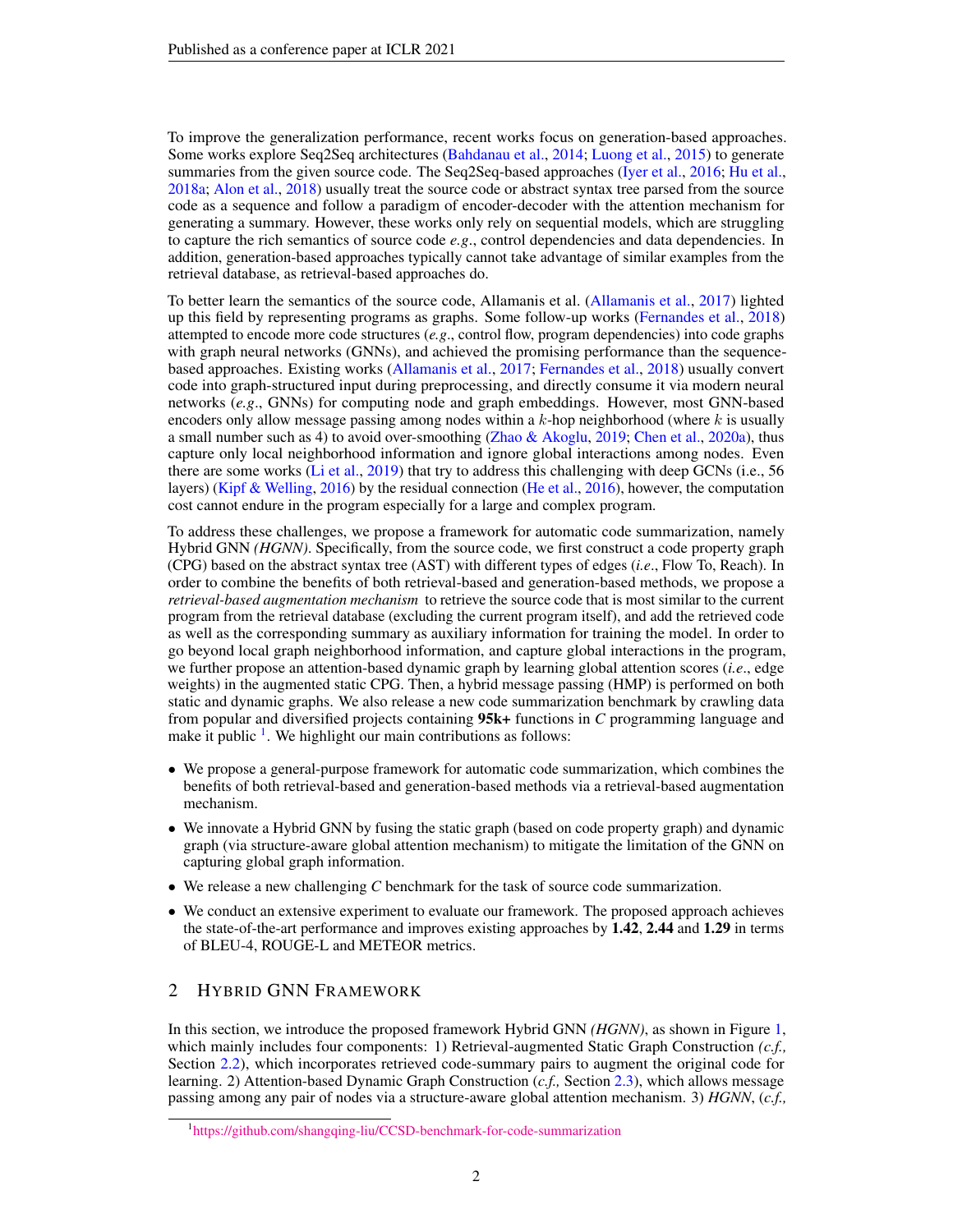

<span id="page-2-0"></span>Figure 1: The overall architecture of the proposed *HGNN* framework.

Section [2.4\)](#page-4-1), which incorporates information from both static graphs and dynamic graphs with Hybrid Message Passing. 4) Decoder (*c.f.,* Section [2.5\)](#page-5-0), which utilizes an attention-based LSTM [\(Hochreiter](#page-10-10) [& Schmidhuber,](#page-10-10) [1997\)](#page-10-10) model to generate a summary.

#### 2.1 PROBLEM FORMULATION

In this work, we focus on generating natural language summaries for the given functions [\(Wan et al.,](#page-11-0) [2018;](#page-11-0) [Zhang et al.,](#page-12-1) [2020\)](#page-12-1). A simple example is illustrated in Listing [1,](#page-2-2) which is crawled from Linux Kernel. Our goal is to generate the best summary "set the time of day clock" based on the given source code. Formally, we define a dataset as  $D = \{(c, s) | c \in C, s \in S\}$ , where c is the source code of a function in the function set C and s represents its targeted summary in the summary set  $S$ . The task of code summarization is, given a source code  $c$ , to generate the best summary consisting of a sequence of tokens  $\hat{s} = (t_1, t_2, ..., t_T)$  that maximizes the conditional likelihood  $\hat{s} = \text{argmax}_{s} P(s|c)$ .

<span id="page-2-2"></span>

| Source Code:                                                                                                              |  |  |  |  |
|---------------------------------------------------------------------------------------------------------------------------|--|--|--|--|
| int pdc tod set (unsigned long sec, unsigned long usec) {                                                                 |  |  |  |  |
| int retval; unsigned long flags;                                                                                          |  |  |  |  |
| spin lock irgsave(&pdc lock, flags);                                                                                      |  |  |  |  |
| retval = mem_pdc_call(PDC_TOD, PDC_TOD_WRITE, sec, usec);<br>spin unlock irgrestore (&pdc lock, flags);<br>return retval; |  |  |  |  |
|                                                                                                                           |  |  |  |  |
| Ground-Truth: set the time of day clock                                                                                   |  |  |  |  |

Listing 1: An example in our dataset crawled from Linux Kernel.

#### <span id="page-2-1"></span>2.2 RETRIEVAL-AUGMENTED STATIC GRAPH

#### <span id="page-2-3"></span>2.2.1 GRAPH INITIALIZATION

The source code of a function can be represented as Code Property Graph (CPG) [\(Yamaguchi et al.,](#page-11-4) [2014\)](#page-11-4), which is built on the abstract syntax tree (AST) with different type of edges (*i.e*., Flow To, Control, Define/Use, Reach). Formally, one raw function  $c$  could be represented by a multi-edged graph  $q(\mathcal{V}, \mathcal{E})$ , where V is the set of AST nodes,  $(v, u) \in \mathcal{E}$  denotes the edge between the node v and the node u. A node v consists of two parts: the *node sequence* and the *node type*. An illustrative example is shown in Figure [2.](#page-3-0) For example, in the red node,  $a\%2 == 0$  is the node sequence and Condition is the node type. An edge  $(v, u)$  has a type, named *edge type*, *e.g.*, AST type and Flow To type. For more details about the CPG, please refer to Appendix [A.](#page-13-0)

Initialization Representation. Given a CPG, we utilize a BiLSTM to encode its nodes. We represent each token of the node sequence and each edge type using the learned embedding matrix  $E^{seqtoken}$ and  $E^{edgetype}$ , respectively. Then nodes and edges of the CPG can be encoded as:

$$
h_1, ..., h_l = \text{BiLSTM}(\boldsymbol{E}_{v,1}^{setoken}, ..., \boldsymbol{E}_{v,l}^{setoken})
$$
  
\n
$$
encode\_node(v) = [h_l^{\rightarrow}; h_1^{\leftarrow}]
$$
  
\n
$$
encode\_edge(v, u) = \boldsymbol{E}_{v,u}^{edgetype} \text{ if } (v, u) \in \mathcal{E} \text{ else } \mathbf{0}
$$
\n(1)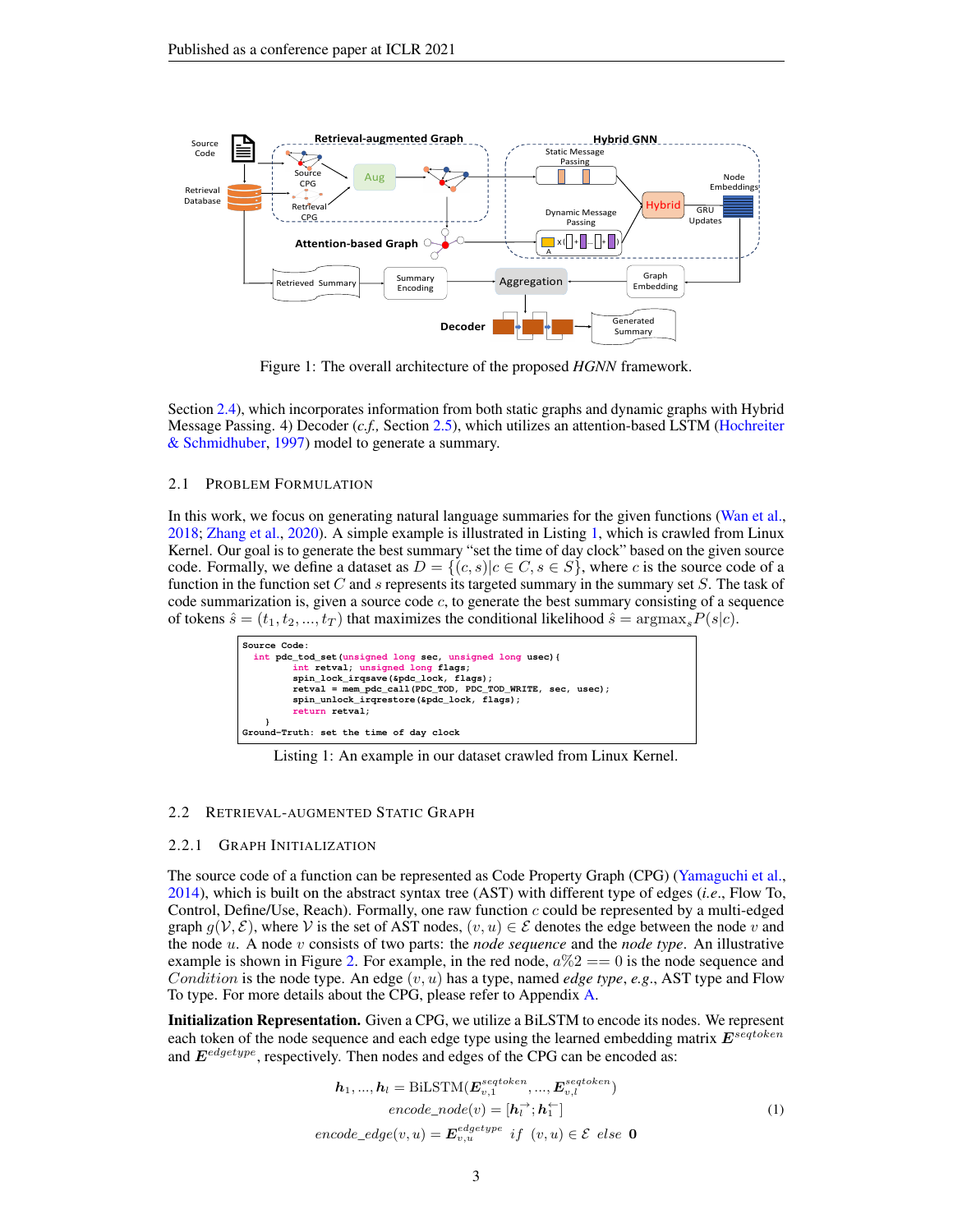

<span id="page-3-0"></span>Figure 2: An example of Code Property Graph (CPG).

where l is the number of tokens in the node sequence of v. For the sake of simplicity, in the following section, we use  $h_v$  and  $e_{v,u}$  to represent the embedding of the node v and the edge  $(v, u)$ , respectively, *i.e.*, encode\_node(v) and encode\_edge(v, u). Given the source code c of a function as well as the CPG  $g(V,\mathcal{E})$ ,  $H_c \in \mathbb{R}^{m \times d}$  denotes the initial node matrix of the CPG, where m is the total number of nodes in the CPG and  $d$  is the dimension of the node embedding.

#### <span id="page-3-1"></span>2.2.2 RETRIEVAL-BASED AUGMENTATION

While retrieval-based methods can perform reasonably well on examples that are similar to those examples from a retrieval database, they typically have low generalization performance and might perform poorly on dissimilar examples. On the contrary, generation-based methods usually have better generalization performance, but cannot take advantage of similar examples from the retrieval database. In this work, we propose to combine the benefits of the two worlds, and design a retrieval-augmented generation framework for the task of code summarization.

In principle, the goal of code summarization is to learn a mapping from source code  $c$  to the natural language summary  $s = f(c)$ . In other words, for any source code c', a code summarization system can produce its summary  $s' = f(c')$ . Inspired by this observation, conceptually, we can derive the following formulation  $s = f(c) - f(c^7) + s'$ . This tells us that we can actually compute the semantic difference between c and  $c'$ , and further obtain the desired summary s for c by considering both the above semantic difference and  $s'$  which is the summary for  $c'$ . Mathmatically, our goal becomes to learn a function which takes as input  $(c, c', s')$ , and outputs the summary s for c, that is,  $s = g(c, c', s')$ . This motivates us to design our Retrieval-based Augmentation mechanism, as detailed below.

**Step 1: Retrieving.** For each sample  $(c, s) \in D$ , we retrieve the most similar sample:  $(c', s') =$  $\argmax_{(c', s') \in D'} \overline{sim}(c, c')$ , where  $c \neq c', D'$  is a given retrieval database and  $\overline{sim}(c, c')$  is the text similarity. Following [Zhang et al.](#page-12-1) [\(2020\)](#page-12-1), we utilize Lucene for retrieval and calculate the similarity score z between the source code c and the retrieved code  $c'$  via dynamic programming [\(Bellman,](#page-9-5) [1966\)](#page-9-5), namely,  $z = 1 - \frac{dis(c, c')}{max(|c|, |c|)}$  $\frac{dis(c,c')}{max(|c|,|c'|)}$ , where  $dis(c,c')$  is the text edit distance.

Step 2: Retrieved Code-based Augmentation. Given the retrieved source code  $c'$  for the current sample  $c$ , we adopt a fusion strategy to inject retrieved semantics into the current sample. The fusion strategy is based on their initial graph representations ( $\bm{H}_c$  and  $\bm{H}_{c'}$ ) with an attention mechanism:

• To capture the relevance between  $c$  and  $c'$ , we design an attention function, which computes the attention score matrix  $A^{aug}$  based on the embeddings of each pair of nodes in CPGs of c and c':

$$
A^{aug} \propto \exp(\text{ReLU}(\boldsymbol{H}_c \boldsymbol{W}^C) \text{ReLU}(\boldsymbol{H}_{c'} \boldsymbol{W}^Q)^T)
$$
 (2)

where  $W^C, W^Q \in \mathbb{R}^{d \times d}$  is the weight matrix with d-dim embedding size and ReLU is the rectified linear unit.

• We then multiply the attention matrix  $A^{aug}$  with the retrieved representation  $H_{c'}$  to inject the retrieved features into  $H_c$ :

$$
H'_{c} = zA^{aug}H_{c'} \tag{3}
$$

where  $z \in [0, 1]$  is the similarity score and computed from Step 1, which is introduced to weaken the negative impact of  $c'$  on the original training data  $c$ , *i.e.*, when the similarity of  $c$  and  $c'$  is low.

• Finally, we merge  $H'_c$  and the original  $H_c$  to get the final representation of c.

$$
comp = H_c + H'_c \tag{4}
$$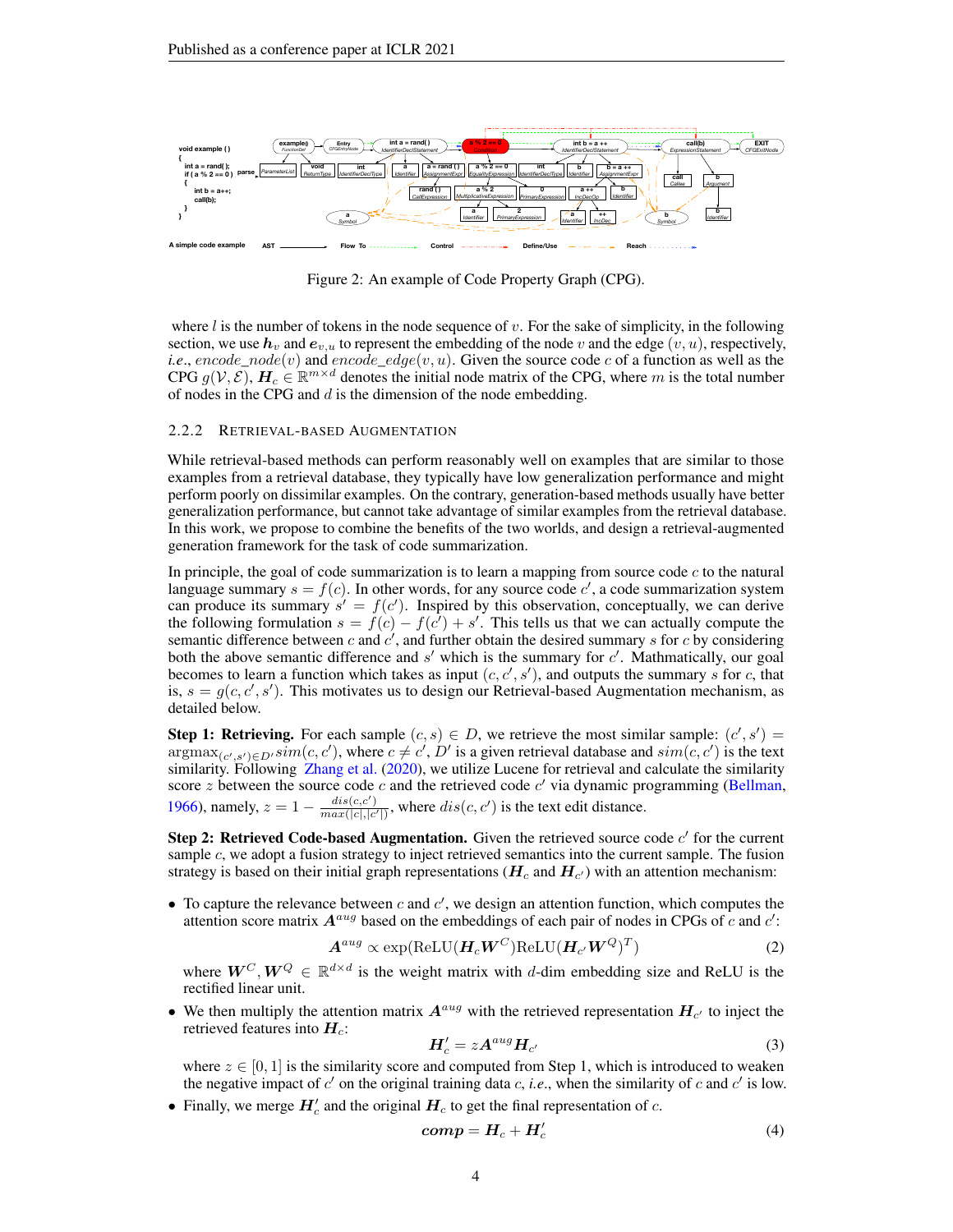where  $comp$  is the augmented node representation additionally encoding the retrieved semantics.

Step 3: Retrieved Summary-based Augmentation. We further encode the retrieved summary  $s'$ with another BiLSTM model. We represent each token  $t_i$  of  $s'$  using the learned embedding matrix  $E^{setoken}$ . Then s' can be encoded as:

$$
\boldsymbol{h}_{t'_{1}},...,\boldsymbol{h}_{t'_{T}} = \text{BiLSTM}(\boldsymbol{E}_{t'_{1}}^{seqtoken},...,\boldsymbol{E}_{t'_{T}}^{seqtoken})
$$
\n(5)

where  $h_{t_i}$  is the hidden state of the BiLSTM model for the token  $t_i$  in  $s'$  and T is the length of s'. We multiply  $[h_{t_1}^1; ...; h_{t_T}^1]$  with the similarity score z, computed from Step 1, and concatenate it with the graph encoding results (i.e., the GNN encoder outputs) to obtain the input, namely, [GNN<sub>output</sub>;  $zh_{t_1'}; ...; zh_{t_T'}]$ , to the decoder.

#### <span id="page-4-0"></span>2.3 ATTENTION-BASED DYNAMIC GRAPH

Due to that GNN-based encoders usually consider the  $k$ -hop neighborhood, the global relation among nodes in the static graph (see Section  $2.2.1$ ) may be ignored. In order to better capture the global semantics of source code, based on the static graph, we propose to dynamically construct a graph via structure-aware global attention mechanism, which allows message passing among any pair of nodes. The attention-based dynamic graph can better capture the global dependency among nodes, and thus supplement the static graph.

Structure-aware Global Attention. The construction of the dynamic graph is motivated by the structure-aware self-attention mechanism proposed in [Zhu et al.](#page-12-2) [\(2019\)](#page-12-2). Given the static graph, we compute a corresponding dense adjacency matrix  $A^{dyn}$  based on a structure-aware global attention mechanism, and obtain the constructed graph, namely, *attention-based dynamic graph*.

$$
A_{v,u}^{dyn} = \frac{\text{ReLU}(h_v^T W^Q)(\text{ReLU}(h_u^T W^K) + \text{ReLU}(e_{v,u}^T W^R))^T}{\sqrt{d}} \tag{6}
$$

where  $h_v, h_u \in comp$  are the augmented node embedding for any node pair  $(v, u)$  in the CPG. Note that the global attention considers each pair of nodes of the CPG, regardless of whether there is an edge between them.  $e_{v,u} \in \mathbb{R}^{d_e}$  is the edge embedding and  $W^Q, W^K \in \mathbb{R}^{d \times d}$ ,  $W^R \in \mathbb{R}^{d_e \times d}$  are parameter matrices,  $d_e$  and  $d$  are the dimensions of edge embedding and node embedding, respectively. The adjacency matrix  $A^{dyn}$  will be further row normalized to obtain  $\tilde{A}^{dyn}$ , which will be used to compute dynamic message passing (see Section [2.4\)](#page-4-1).

$$
\tilde{A}^{dyn} = \text{softmax}(A^{dyn})\tag{7}
$$

#### 2.4 HYBRID GNN

To better incorporate the information of the static graph and the dynamic graph, we propose the Hybrid Message Passing (HMP), which are performed on both retrieval-augmented static graph and attention-based dynamic graph.

**Static Message Passing.** For every node v at each computation hop  $k$  in the static graph, we apply an aggregation function to calculate the aggregated vector  $h_v^k$  by considering a set of neighboring node embeddings computed from the previous hop.

$$
\boldsymbol{h}_v^k = \text{SUM}(\{\boldsymbol{h}_u^{k-1} | \forall u \in \mathcal{N}_{(v)}\})
$$
\n(8)

where  $\mathcal{N}_{(v)}$  is a set of the neighboring nodes which are directly connected with v. For each node v,  $h_v^0$  is the initial augmented node embedding of v, *i.e.*,  $h_v \in comp$ .

Dynamic Message Passing. The node information and edge information are propagated on the attention-based dynamic graph with the adjacency matrices  $\mathbf{\hat{A}}^{dyn}$ , defined as

<span id="page-4-1"></span>
$$
\boldsymbol{h}_{v}^{'k} = \sum_{u} \tilde{\boldsymbol{A}}_{v,u}^{dyn} (\boldsymbol{W}^{V} \boldsymbol{h}_{u}^{'k-1} + \boldsymbol{W}^{F} \boldsymbol{e}_{v,u})
$$
(9)

where v and u are any pair of nodes,  $W^V \in \mathbb{R}^{d \times d}$ ,  $W^F \in \mathbb{R}^{d \times d_e}$  are learned matrices, and  $e_{v,u}$ is the embedding of the edge connecting v and u. Similarly,  $h_v^{(0)}$  is the initial augmented node embedding of  $v$  in  $comp$ .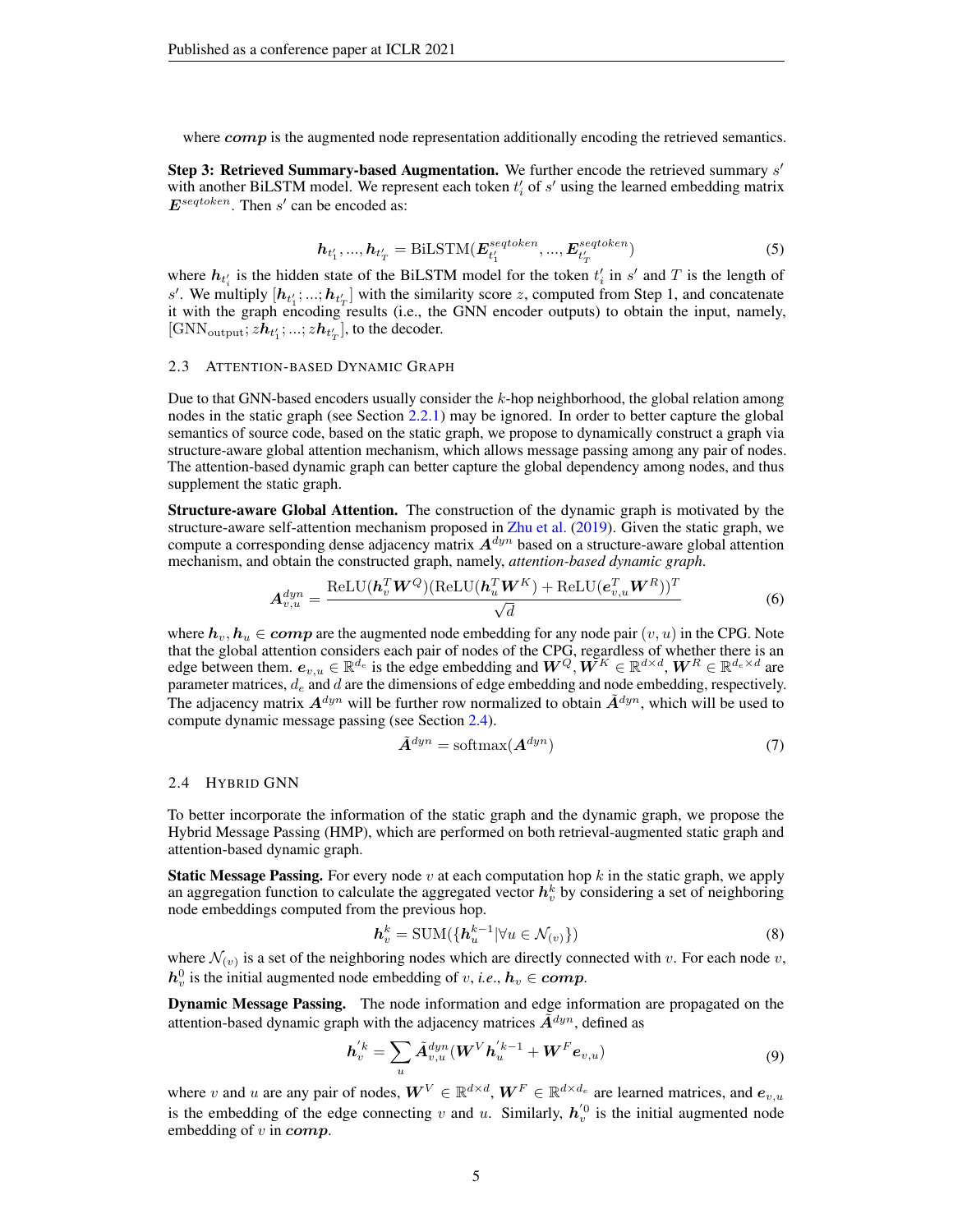**Hybrid Message Passing.** Given the static/dynamic aggregated vectors  $h_v^k / h_v^{'k}$  for static and dynamic graphs, we fuse both vectors and feed the resulting vector to a Gated Recurrent Unit (GRU) to update node representations.

$$
\boldsymbol{f}_v^k = \text{GRU}(\boldsymbol{f}_v^{k-1}, \text{Fuse}(\boldsymbol{h}_v^k, \boldsymbol{h}_v^{'k}))
$$
(10)

where  $f_v^0$  is the augmented node initialization in  $comp$ . The fusion function Fuse is designed as a gated sum of two inputs.

<span id="page-5-1"></span>
$$
\text{Fuse}(\boldsymbol{a},\boldsymbol{b})=\boldsymbol{z}\odot\boldsymbol{a}+(1-\boldsymbol{z})\odot\boldsymbol{b}\quad\boldsymbol{z}=\sigma(\boldsymbol{W}_z[\boldsymbol{a};\boldsymbol{b};\boldsymbol{a}\odot\boldsymbol{b};\boldsymbol{a}-\boldsymbol{b}]+\boldsymbol{b}_z)\tag{11}
$$

where  $W_z$  and  $b_z$  are learnable weight matrix and vector,  $\odot$  is the component-wise multiplication,  $\sigma$ is a sigmoid function and  $z$  is a gating vector. After n hops of GNN computation, we obtain the final node representation  $f_v^n$  and then apply max-pooling over all nodes  $\{f_v^n | \forall v \in V\}$  to get the graph representation.

#### <span id="page-5-0"></span>2.5 DECODER

The decoder is similar with other state-of-the-art Seq2seq models [\(Bahdanau et al.,](#page-9-1) [2014;](#page-9-1) [Luong](#page-11-3) [et al.,](#page-11-3) [2015\)](#page-11-3) where an attention-based LSTM decoder is used. The decoder takes the input of the concatenation of the node representation and the representation of the retrieved summary  $\hat{s}'$ , namely,  $[f_{v_1}^n; ...; f_{v_m}^n; zh_{t'_1};...; zh_{t'_T}]$ , where m is the number of nodes in the input CPG graph. The initial hidden state of the decoder is the fusion (Eq. [11\)](#page-5-1) of the graph representation and the weighted (i.e., multiply similarity score z) final state of the retrieved summary BiLSTM encoder.

We train the model with the cross-entropy loss, defined as  $\mathcal{L} = \sum_t -\log P(s_t^*|c, s_{\leq t}^*)$ , where  $s_t^*$  is the word at the  $t$ -th position of the ground-truth output and  $c$  is the source code of the function. To alleviate the exposure bias, we utilize schedule teacher forcing [\(Bengio et al.,](#page-9-6) [2015\)](#page-9-6). During the inference, we use beam search to generate final results.

## 3 EXPERIMENTS

#### 3.1 SETUP

We evaluate our proposed framework against a number of state-of-the-art methods. Specifically, we classify the selected baseline methods into three groups: 1) Retrieval-based approaches: TF-IDF [\(Haiduc et al.,](#page-10-1) [2010\)](#page-10-1) and NNGen [\(Liu et al.,](#page-11-5) [2018\)](#page-11-5), 2) Sequence-based approaches: CODE-NN [\(Iyer et al.,](#page-10-4) [2016;](#page-10-4) [Barone & Sennrich,](#page-9-7) [2017\)](#page-9-7), Transformer [\(Ahmad et al.,](#page-9-8) [2020\)](#page-9-8), Hybrid-DRL [\(Wan et al.,](#page-11-0) [2018\)](#page-11-0), Rencos [\(Zhang et al.,](#page-12-1) [2020\)](#page-12-1) and Dual model [\(Wei et al.,](#page-11-6) [2019\)](#page-11-6), 3) Graphbased approaches: SeqGNN [\(Fernandes et al.,](#page-10-6) [2018\)](#page-10-6). In addition, we implemented two another graph-based baselines: GCN2Seq and GAT2Seq, which respectively adopt the Graph Convolution [\(Kipf & Welling,](#page-10-8) [2016\)](#page-10-8) and Graph Attention [\(Velickovic et al.,](#page-11-7) [2018\)](#page-11-7) as the encoder and a LSTM as the decoder for generating summaries. Note that Rencos [\(Zhang et al.,](#page-12-1) [2020\)](#page-12-1) combines the retrieval information into Seq2Seq model, we classify it into Sequence-based approaches. More detailed description about baselines and the configuration of *HGNN* can be found in the Appendix [B](#page-13-1) and [C.](#page-14-0)

Existing benchmarks [\(Barone & Sennrich,](#page-9-7) [2017;](#page-9-7) [Hu et al.,](#page-10-11) [2018b\)](#page-10-11) are all based on high-level programming language *i.e*., Java, Python. Furthermore, they have been confirmed to have extensive duplication, making the model overfit to the training data that overlapped with the testset [\(Fernandes](#page-10-6) [et al.,](#page-10-6) [2018;](#page-10-6) [Allamanis,](#page-9-9) [2019\)](#page-9-9). We are the first to explore neural summarization on *C* programming language, and make our *C* Code Summarization Dataset (CCSD) public to benefit academia and industry. We crawled from popular *C* repositories on GitHub and extracted function-summary pairs based on the documents of functions. After a deduplication process, we kept 95k+ unique functionsummary pairs. To further test the model generalization ability, we construct in-domain functions and out-of-domain functions by dividing the projects into two sets, denoted as  $a$  and  $b$ . For each project in a, we randomly select some of the functions in this project as the training data and the unselected functions are the in-domain validation/test data. All functions in projects  $b$  are regarded as out-of-domain test data. Finally, we obtain 84,316 training functions, 4,432 in-domain validation functions, 4,203 in-domain test functions and 2,330 out-of-domain test functions. For the retrieval augmentation, we use the training set as the retrieval database, *i.e.*,  $D' = D$  (see Step 1 in Section [2.2.2\)](#page-3-1). For more details about data processing, please refer to Appendix [D.](#page-14-1)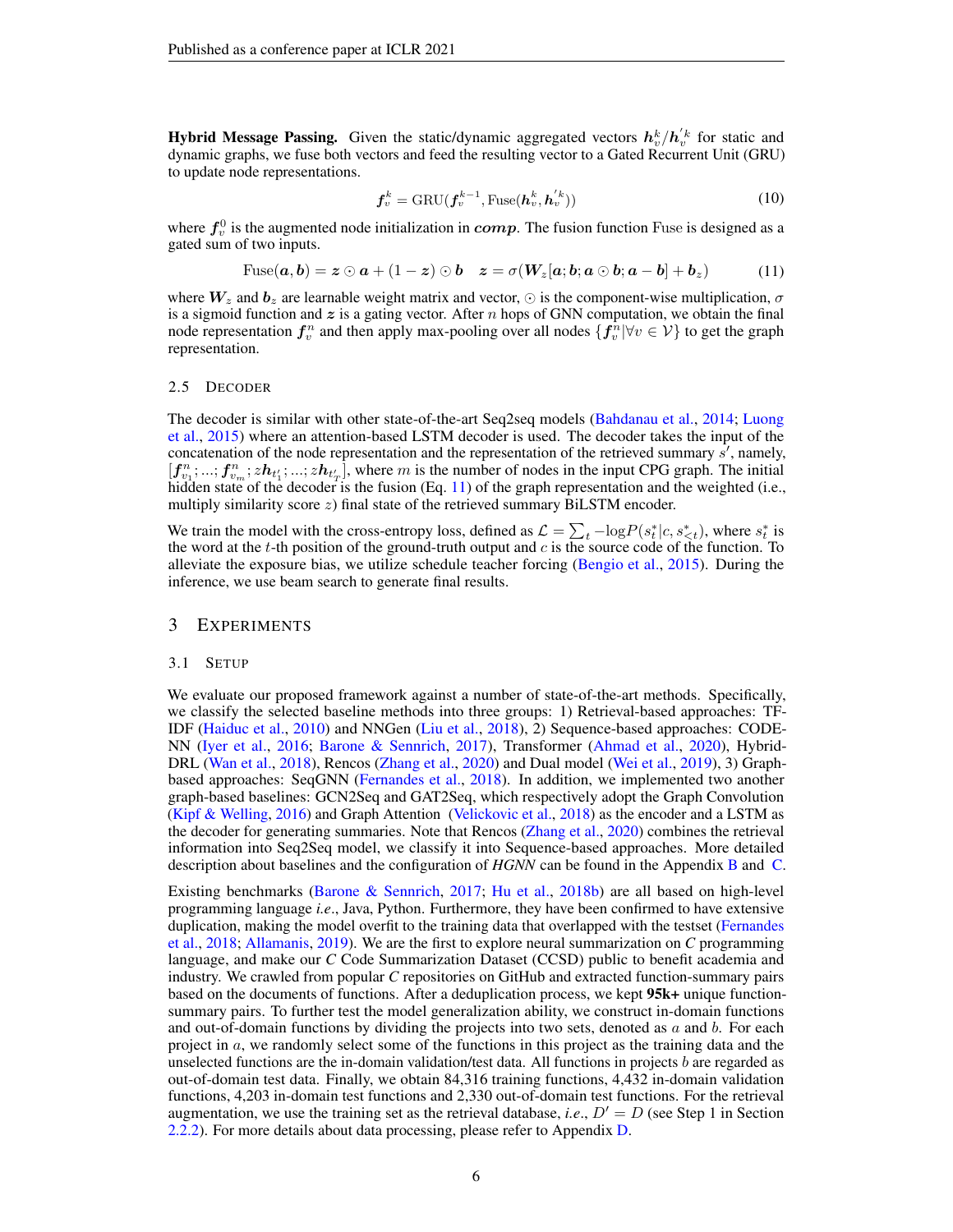| Methods                    | In-domain |                       |       | Out-of-domain |                       |       | Overall |         |               |
|----------------------------|-----------|-----------------------|-------|---------------|-----------------------|-------|---------|---------|---------------|
|                            | BLEU-4    | <b>ROUGE-L METEOR</b> |       | BLEU-4        | <b>ROUGE-L METEOR</b> |       | BLEU-4  | ROUGE-L | <b>METEOR</b> |
| TF-IDF                     | 15.20     | 27.98                 | 13.74 | 5.50          | 15.37                 | 6.84  | 12.19   | 23.49   | 11.43         |
| <b>NNGen</b>               | 15.97     | 28.14                 | 13.82 | 5.74          | 16.33                 | 7.18  | 12.76   | 23.93   | 11.58         |
| <b>CODE-NN</b>             | 10.08     | 26.17                 | 11.33 | 3.86          | 15.25                 | 6.19  | 8.24    | 22.28   | 9.61          |
| Hybrid-DRL                 | 9.29      | 30.00                 | 12.47 | 6.30          | 24.19                 | 10.30 | 8.42    | 28.64   | 11.73         |
| Transformer                | 12.91     | 28.04                 | 13.83 | 5.75          | 18.62                 | 9.89  | 10.69   | 24.65   | 12.02         |
| Dual Model                 | 11.49     | 29.20                 | 13.24 | 5.25          | 21.31                 | 9.14  | 9.61    | 26.40   | 11.87         |
| Rencos                     | 14.80     | 31.41                 | 14.64 | 7.54          | 23.12                 | 10.35 | 12.59   | 28.45   | 13.21         |
| GCN2Seq                    | 9.79      | 26.59                 | 11.65 | 4.06          | 18.96                 | 7.76  | 7.91    | 23.67   | 10.23         |
| GAT2Seq                    | 10.52     | 26.17                 | 11.88 | 3.80          | 16.94                 | 6.73  | 8.29    | 22.63   | 10.00         |
| SeqGNN                     | 10.51     | 29.84                 | 13.14 | 4.94          | 20.80                 | 9.50  | 8.87    | 26.34   | 11.93         |
| HGNN w/o augment & static  | 11.75     | 29.59                 | 13.86 | 5.57          | 22.14                 | 9.41  | 9.98    | 26.94   | 12.05         |
| HGNN w/o augment & dynamic | 11.85     | 29.51                 | 13.54 | 5.45          | 21.89                 | 9.59  | 9.93    | 26.80   | 12.21         |
| HGNN w/o augment           | 12.33     | 29.99                 | 13.78 | 5.45          | 22.07                 | 9.46  | 10.26   | 27.17   | 12.32         |
| HGNN w/o static            | 15.93     | 33.67                 | 15.67 | 7.72          | 24.69                 | 10.63 | 13.44   | 30.47   | 13.98         |
| HGNN w/o dynamic           | 15.77     | 33.84                 | 15.67 | 7.64          | 24.72                 | 10.73 | 13.31   | 30.59   | 14.01         |
| <b>HGNN</b>                | 16.72     | 34.29                 | 16.25 | 7.85          | 24.74                 | 11.05 | 14.01   | 30.89   | 14.50         |

<span id="page-6-0"></span>Table 1: Automatic evaluation results (in %) on the CCSD test set.

Similar to previous works [\(Zhang et al.,](#page-12-1) [2020;](#page-12-1) [Wan et al.,](#page-11-0) [2018;](#page-11-0) [Fernandes et al.,](#page-10-6) [2018;](#page-10-6) [Iyer et al.,](#page-10-4) [2016\)](#page-10-4), BLEU [\(Papineni et al.,](#page-11-8) [2002\)](#page-11-8), METEOR [\(Banerjee & Lavie,](#page-9-10) [2005\)](#page-9-10) and ROUGE-L [\(Lin,](#page-10-12) [2004\)](#page-10-12) are used as our automatic evaluation metrics. These metrics are popular for evaluating machine translation and text summarization tasks. Except for these automatic metrics, we also conduct a human evaluation study. We invite 5 PhD students and 10 master students as volunteers, who have rich C programming experiences. The volunteers are asked to rank summaries generated from the anonymized approaches from 1 to 5 (*i.e*., 1: Poor, 2: Marginal, 3: Acceptable, 4: Good, 5: Excellent) based on the relevance of the generated summary to the source code and the degree of similarity between the generated summary and the actual summary. Specifically, we randomly choose 50 functions for each model with the corresponding generated summaries and ground-truths. We calculate the average score and the higher the score, the better the quality.

#### 3.2 COMPARISON WITH THE BASELINES

Table [1](#page-6-0) shows the evaluation results including two parts: the comparison with baselines and the ablation study. Consider the comparison with state-of-the-art baselines, in general, we find that our proposed model outperforms existing methods by a significant margin on both in-domain and out-of-domain datasets, and shows good generalization performance. Compared with others, on in-domain dataset, the retrieval-based approaches could achieve competitive performance on BLEU-4, however ROUGE-L and METEOR are fare less than ours. Moreover, they do not perform well on the out-of-domain dataset. Compared with the graph-based approaches (*i.e*., GCN2Seq, GAT2Seq and SeqGNN), even without augmentation (*HGNN w/o augment*), our approach still outperforms them, which further demonstrates the effectiveness of Hybrid GNN for additionally capturing global graph information. Compared with Rencos that also considers the retrieved information in the Seq2Seq model, its performance is still lower than *HGNN*. On the overall dataset including both of in-domain and out-of-domain data, our model achieves 14.01, 30.89 and 14.50, outperforming current state-of-the-art method Rencos by 1.42, 2.44 and 1.29 in terms of BLEU-4, ROUGE-L and METEOR metrics.

#### 3.3 ABLATION STUDY

We also conduct an ablation study to evaluate the impact of different components of our framework, *e.g*., retrieval-based augmentation, static graph and dynamic graph in the last row of Table [1.](#page-6-0) Overall, we found that 1) retrieval-augmented mechanism could contribute to the overall model performance (*HGNN* vs. *HGNN w/o augment*). Compared with *HGNN*, we see that the performance of *HGNN w/o static* and *HGNN w/o dynamic* decreases, which demonstrates the effectiveness of the Hybrid GNN and 2) the performance without static graph is worse than the performance without dynamic graph in ROUGE-L and METEOR, however, BLEU-4 is higher than the performance without dynamic graph. To further understand the impact of the static graph and dynamic graph, we evaluate the performance without augmentation and static graph/dynamic graph (see *HGNN w/o augment& static* and *HGNN w/o augment& dynamic*). Compared with *HGNN w/o augment*, the results further confirm the effectiveness of the Hybrid GNN (*i.e*., static graph and dynamic graph).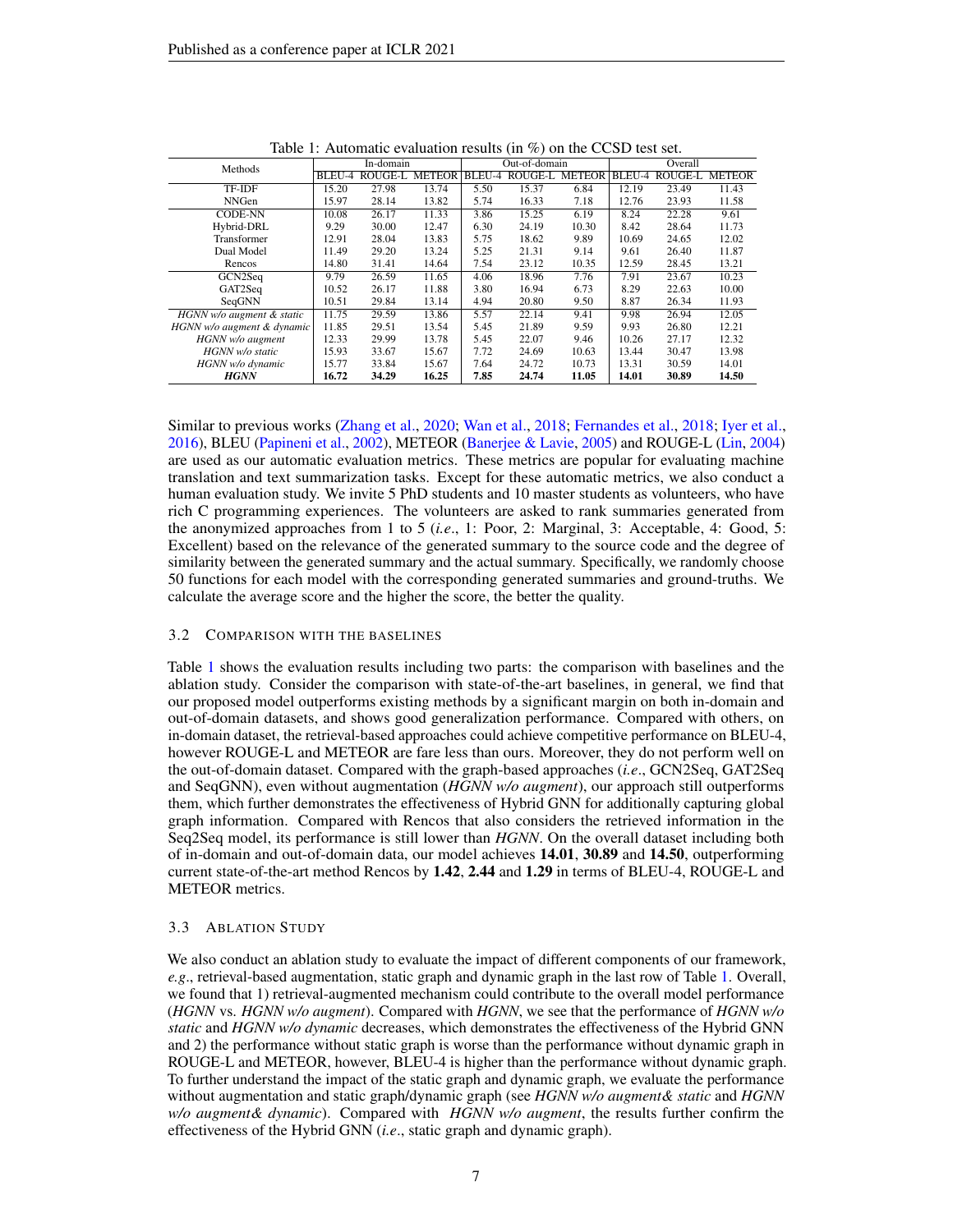<span id="page-7-0"></span>

|  |  |  |  |  |  | Table 2: Human evaluation results on the CCSD test set. |
|--|--|--|--|--|--|---------------------------------------------------------|
|  |  |  |  |  |  |                                                         |

| Metrics    | <b>NNGen</b> | Transformer | Rencos | SeqGNN | <b>HGNN</b> |
|------------|--------------|-------------|--------|--------|-------------|
| Relevance  | 3.23         | 3.17        | 3.48   | 3.09   | 3.69        |
| Similarity | 3.18         | 3.02        | 2 2 2  | 3.06   | 3.51        |

<span id="page-7-1"></span>Table 3: Examples of generated summaries on the CCSD test set.

| Example      | Example 1                                                                                       | Example 2                                                                                                         |  |  |  |
|--------------|-------------------------------------------------------------------------------------------------|-------------------------------------------------------------------------------------------------------------------|--|--|--|
| Source Code  | static void strInit(Str *p) {<br>$p->z = 0;$<br>$p$ ->nAlloc = 0;<br>$p\rightarrow n$ Used = 0; | void ReleaseCedar (CEDAR *c) {<br>if $(c == NULL)$<br>return.<br>if $(Release(c->ref)) == 0)$<br>CleanupCedar(c); |  |  |  |
| Ground-Truth | initialize a str object                                                                         | release reference of the cedar                                                                                    |  |  |  |
| <b>NNGen</b> | free the string                                                                                 | release the virtual host                                                                                          |  |  |  |
| Transformer  | reset a string                                                                                  | release of the cancel object                                                                                      |  |  |  |
| Rencos       | append a raw string to the json string                                                          | release of the cancel object                                                                                      |  |  |  |
| SeqGNN       | initialize the string                                                                           | release cedar communication mode                                                                                  |  |  |  |
| <b>HGNN</b>  | initialize a string object                                                                      | release reference of cedar                                                                                        |  |  |  |

We also conduct experiments to investigate the impact of code-based augmentation and summarybased augmentation. Overall, we found that the summary-based augmentation could contribute more than the code-based augmentation. For example, after adding the code-based augmentation, the performance can be 10.22, 27.54 and 12.49 in terms of BLUE-4, ROUGE-L and METEOR on the overall dataset. With the summary-based augmentation, the results can reach to 13.76, 30.59 and 14.11. Compared with the results without augmentation (*i.e*., 10.26. 27.17, 12.32 with *HGNN w/o augment*), we can see that code-based augmentation could have some improvement, but the effect is not significant compared with summary-based augmentation. We conjecture that, due to that the code and summary are heterogeneous, the summary-based augmentation has a more direct impact on the code summarization task. When combining both code-based augmentation and summary-based augmentation, we can achieve the best results (*i.e*., 14.01, 30.89, 14.50). We plan to explore more code-based augmentation (*e.g*., semantic-equivalent code transformation) in our future work.

#### 3.4 HUMAN EVALUATION

As shown in Table [2,](#page-7-0) we perform a human evaluation on the overall dataset to assess the quality of the generated summaries by our approach, NNGen, Transformer, Rencos and SeqGNN in terms of relevance and similarity. As depicted in Table [1,](#page-6-0) NNGen, Rencos and SeqGNN are the best retrieval-based, sequence-based, and graph-based approaches, respectively. We also compare with Transformer as it has been widely used in natural language processing. The results show that our method can generate better summaries which are more relevant with the source code and more similar with the ground-truth summaries.

#### 3.5 CASE STUDY

To perform qualitative analysis, we present two examples with generated summaries by different methods from the overall data set, shown in Table [3.](#page-7-1) We can see that, in the first example, our approach can learn more code semantics, *i.e*., *p* is a self-defined struct variable. Thus, we could generate a token *object* for the variable *p*. However, other models can only produce *string*. Example 2 is a more difficult function with the functionality to "release reference of cedar", as compared to other baselines, our approach effectively captures the functionality and generates a more precise summary.

#### 3.6 EXTENSION ON THE PYTHON DATASET

We conducted additional experiments on a public dataset, *i.e*., the Python Code Summarization Dataset (PCSD), which was also used in Rencos (the most competitive baseline in our paper). We follow the setting of Rencos and split PCSD into the training set, validation set and testing set with fractions of 60%, 20% and 20%. We construct the static graph based on AST. The decoding step is set to 50, followed by Rencos, and the other settings are the same with CCSD. We compare our methods on PCSD against various competitive baselines, *i.e*., NNGen, CODE-NN, Rencos and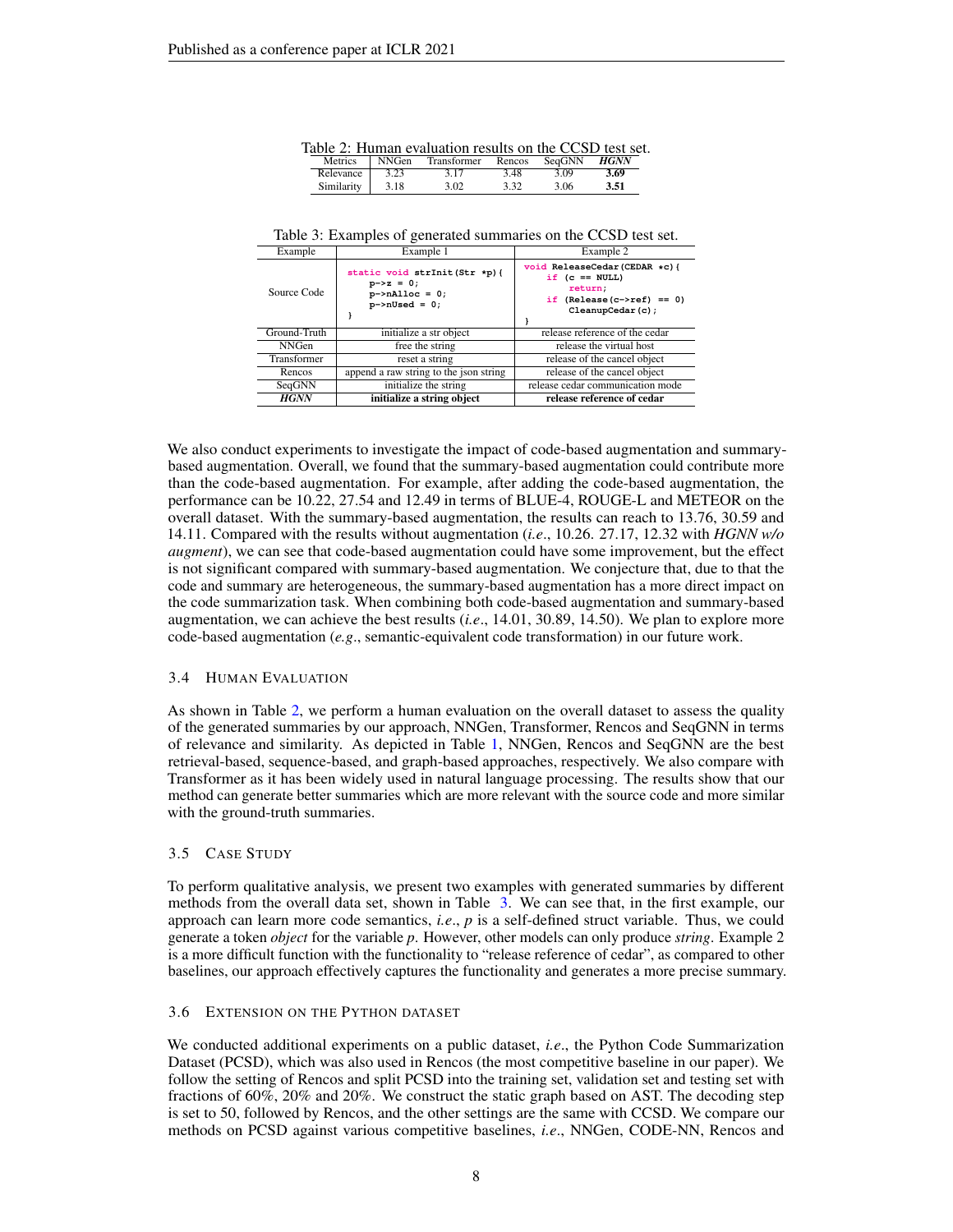<span id="page-8-0"></span>

| Methods          | BLEU-4 | <b>ROUGE-L</b> | <b>METEOR</b> |
|------------------|--------|----------------|---------------|
| <b>NNGen</b>     | 21.60  | 31.61          | 15.96         |
| <b>CODE-NN</b>   | 16.39  | 28.99          | 13.68         |
| Transformer      | 17.06  | 31.16          | 14.37         |
| Rencos           | 24.02  | 36.21          | 18.07         |
| HGNN w/o static  | 24.06  | 38.28          | 18.66         |
| HGNN w/o dynamic | 24.13  | 38.64          | 18.93         |
| <b>HGNN</b>      | 24.42  | 39.91          | 19.48         |

Table 4: Automatic evaluation results (in %) on the PCSD test set.

Transformer, which are either retrieval-based, generation-based or hybrid methods. The results are shown in Table [4.](#page-8-0) The results indicate that, compared with the best results from NNGen, CODE-NN, Rencos and Transformer, our method can improve the performance by 0.40, 3.70 and 1.41 in terms of BLEU-4, ROUGE-L and METEOR. We also conduct the ablation study on PCSD to demonstrate the usefulness of the static graph (*i.e*., HGNN w/o dynamic) and dynamic graph (*i.e*., HGNN w/o static). The results also demonstrate that both static graph and dynamic graph can contribute to our framework. In summary, the results on both our released benchmark (CCSD) and existing benchmark (PCSD) demonstrate the effectiveness and the scalability of our method.

## 4 RELATED WORK

Source Code Summarization Early works [\(Eddy et al.,](#page-10-0) [2013;](#page-10-0) [Haiduc et al.,](#page-10-1) [2010;](#page-10-1) [Wong et al.,](#page-11-1) [2015;](#page-11-1) [2013\)](#page-11-2) for code summarization focused on using information retrieval to retrieve summaries. Later works attempted to employ attentional Seq2Seq model on the source code [\(Iyer et al.,](#page-10-4) [2016;](#page-10-4) [Siow](#page-11-9) [et al.,](#page-11-9) [2020\)](#page-11-9) or some variants, i.e., AST [\(Hu et al.,](#page-10-5) [2018a;](#page-10-5) [Alon et al.,](#page-9-2) [2018;](#page-9-2) [Liu et al.,](#page-10-13) [2020\)](#page-10-13) for generation. However, these works are based on sequential models, ignoring rich code semantics. Some latest attempts [\(LeClair et al.,](#page-10-14) [2020;](#page-10-14) [Fernandes et al.,](#page-10-6) [2018\)](#page-10-6) embedded program semantics into GNNs. but they mainly rely on simple representations, which are limited to learn full semantics.

Graph Neural Networks Over the past few years, GNNs [\(Li et al.,](#page-10-15) [2015;](#page-10-15) [Hamilton et al.,](#page-10-16) [2017;](#page-10-16) [Kipf & Welling,](#page-10-8) [2016;](#page-10-8) [Chen et al.,](#page-9-11) [2020b\)](#page-9-11) have attracted increasing attention with many successful applications in computer vision [\(Norcliffe-Brown et al.,](#page-11-10) [2018\)](#page-11-10), natural language processing [\(Xu et al.,](#page-11-11) [2018a;](#page-11-11) [Chen et al.,](#page-9-12) [2020d](#page-9-12)[;c](#page-9-13)[;e\)](#page-9-14). Because by design GNNs can model graph-structured data, recently, some works have extended the widely used Seq2Seq architectures to Graph2Seq architectures for various tasks including machine translation [\(Beck et al.,](#page-9-15) [2018\)](#page-9-15), and graph (e.g., AMR, SQL)-to-text generation [\(Zhu et al.,](#page-12-2) [2019;](#page-12-2) [Xu et al.,](#page-11-12) [2018b\)](#page-11-12). Some works have also attempted to encode programs with graphs for diverse tasks e.g., VARNAMING/VARMISUSE [\(Allamanis et al.,](#page-9-3) [2017\)](#page-9-3), Source Code Vulnerability Detection [\(Zhou et al.,](#page-12-3) [2019\)](#page-12-3). As compared to these works, we innovate a hybrid message passing GNN performed on both static graph and dynamic graph for message fusion.

## 5 CONCLUSION AND FUTURE WORK

In this paper, we proposed a general-purpose framework for automatic code summarization. A novel retrieval-augmented mechanism is proposed for combining the benefits of both retrieval-based and generation-based approaches. Moreover, to capture global semantics among nodes, we develop a hybrid message passing GNN based on both static and dynamic graphs. The evaluation shows that our approach improves state-of-the-art techniques substantially. Our future work includes: 1) we plan to introduce more information such as API knowledge to learn the better semantics of programs, 2) we explore more code-based augmentation techniques to improve the performance and 3) we plan to adopt the existing techniques such as [\(Du et al.,](#page-9-16) [2019;](#page-9-16) [Xie et al.,](#page-11-13) [2019a;](#page-11-13)[b;](#page-11-14) [Ma et al.,](#page-11-15) [2018\)](#page-11-15) to evaluate the robustness of the trained model.

## 6 ACKNOWLEDGEMENT

This research is supported by the National Research Foundation, Singapore under its AI Singapore Programme (AISG Award No: AISG2-RP-2020-019), the National Research Foundation under its National Cybersecurity R&D Program (Award No. NRF2018NCR-NCR005-0001), the Singapore National Research Foundation under NCR Award Number NRF2018NCR-NSOE003-0001 and NRF Investigatorship NRFI06-2020-0022-0001.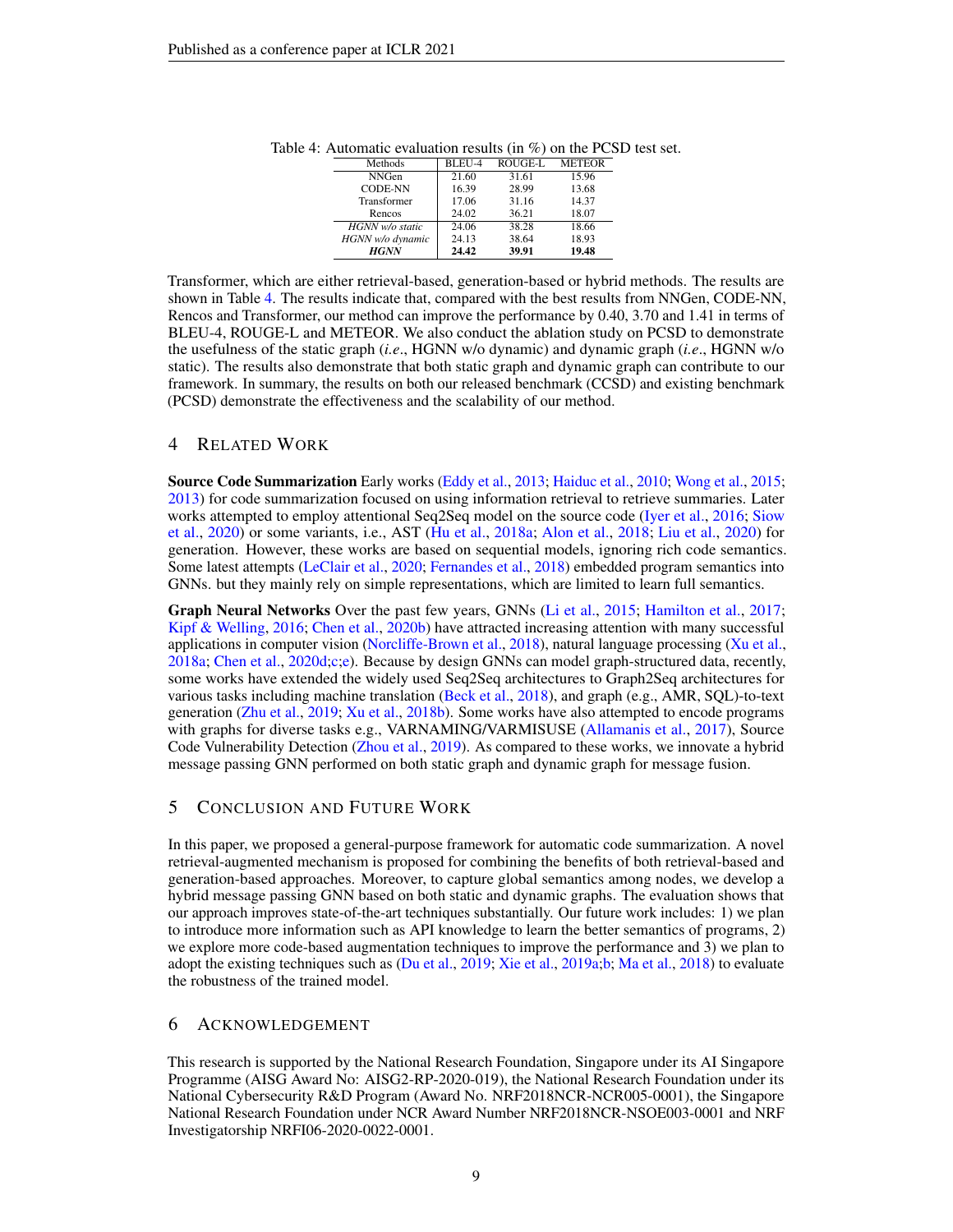## **REFERENCES**

- <span id="page-9-8"></span>Wasi Uddin Ahmad, Saikat Chakraborty, Baishakhi Ray, and Kai-Wei Chang. A transformer-based approach for source code summarization. *arXiv preprint arXiv:2005.00653*, 2020.
- <span id="page-9-9"></span>Miltiadis Allamanis. The adverse effects of code duplication in machine learning models of code. In *Proceedings of the 2019 ACM SIGPLAN International Symposium on New Ideas, New Paradigms, and Reflections on Programming and Software*, pp. 143–153, 2019.
- <span id="page-9-3"></span>Miltiadis Allamanis, Marc Brockschmidt, and Mahmoud Khademi. Learning to represent programs with graphs. *arXiv preprint arXiv:1711.00740*, 2017.
- <span id="page-9-0"></span>Miltiadis Allamanis, Earl T Barr, Premkumar Devanbu, and Charles Sutton. A survey of machine learning for big code and naturalness. *ACM Computing Surveys (CSUR)*, 51(4):1–37, 2018.
- <span id="page-9-2"></span>Uri Alon, Shaked Brody, Omer Levy, and Eran Yahav. code2seq: Generating sequences from structured representations of code. *arXiv preprint arXiv:1808.01400*, 2018.
- <span id="page-9-1"></span>Dzmitry Bahdanau, Kyunghyun Cho, and Yoshua Bengio. Neural machine translation by jointly learning to align and translate. *arXiv preprint arXiv:1409.0473*, 2014.
- <span id="page-9-10"></span>Satanjeev Banerjee and Alon Lavie. Meteor: An automatic metric for mt evaluation with improved correlation with human judgments. In *Proceedings of the acl workshop on intrinsic and extrinsic evaluation measures for machine translation and/or summarization*, pp. 65–72, 2005.
- <span id="page-9-7"></span>Antonio Valerio Miceli Barone and Rico Sennrich. A parallel corpus of python functions and documentation strings for automated code documentation and code generation. *arXiv preprint arXiv:1707.02275*, 2017.
- <span id="page-9-15"></span>Daniel Beck, Gholamreza Haffari, and Trevor Cohn. Graph-to-sequence learning using gated graph neural networks. *arXiv preprint arXiv:1806.09835*, 2018.
- <span id="page-9-5"></span>Richard Bellman. Dynamic programming. *Science*, 153(3731):34–37, 1966.
- <span id="page-9-6"></span>Samy Bengio, Oriol Vinyals, Navdeep Jaitly, and Noam Shazeer. Scheduled sampling for sequence prediction with recurrent neural networks. In *Advances in Neural Information Processing Systems*, pp. 1171–1179, 2015.
- <span id="page-9-4"></span>Deli Chen, Yankai Lin, Wei Li, Peng Li, Jie Zhou, and Xu Sun. Measuring and relieving the oversmoothing problem for graph neural networks from the topological view. In *AAAI*, pp. 3438–3445, 2020a.
- <span id="page-9-11"></span>Yu Chen, Lingfei Wu, and Mohammed Zaki. Iterative deep graph learning for graph neural networks: Better and robust node embeddings. *Advances in Neural Information Processing Systems*, 33, 2020b.
- <span id="page-9-13"></span>Yu Chen, Lingfei Wu, and Mohammed J. Zaki. Graphflow: Exploiting conversation flow with graph neural networks for conversational machine comprehension. In *Proceedings of the Twenty-Ninth International Joint Conference on Artificial Intelligence*, pp. 1230–1236. International Joint Conferences on Artificial Intelligence Organization, 2020c.
- <span id="page-9-12"></span>Yu Chen, Lingfei Wu, and Mohammed J. Zaki. Reinforcement learning based graph-to-sequence model for natural question generation. In *Proceedings of the 8th International Conference on Learning Representations*, Apr. 26-30, 2020d.
- <span id="page-9-14"></span>Yu Chen, Lingfei Wu, and Mohammed J Zaki. Toward subgraph guided knowledge graph question generation with graph neural networks. *arXiv preprint arXiv:2004.06015*, 2020e.
- <span id="page-9-16"></span>Xiaoning Du, Xiaofei Xie, Yi Li, Lei Ma, Yang Liu, and Jianjun Zhao. Deepstellar: Model-based quantitative analysis of stateful deep learning systems. In *Proceedings of the 2019 27th ACM Joint Meeting on European Software Engineering Conference and Symposium on the Foundations of Software Engineering*, pp. 477–487, 2019.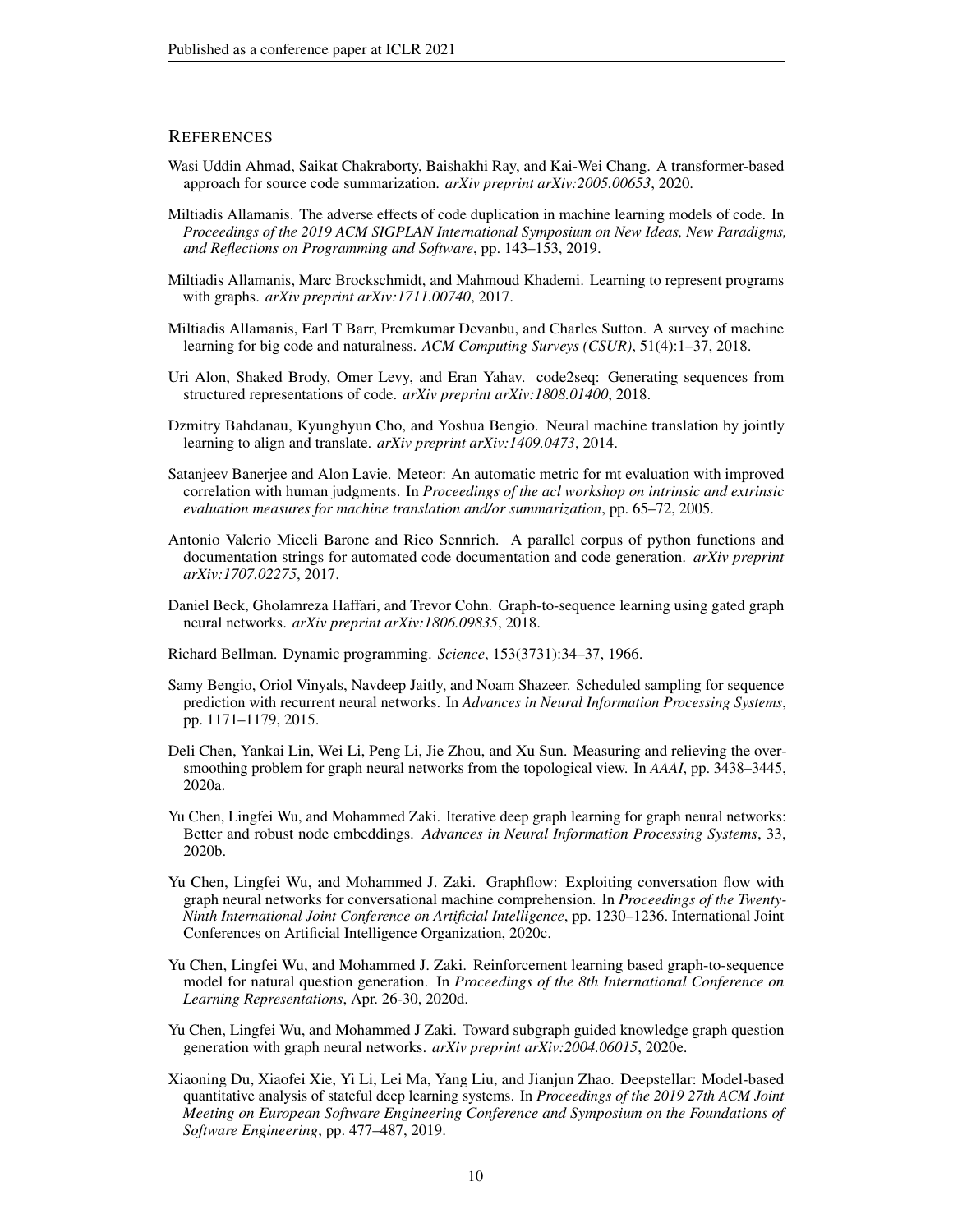- <span id="page-10-0"></span>Brian P Eddy, Jeffrey A Robinson, Nicholas A Kraft, and Jeffrey C Carver. Evaluating source code summarization techniques: Replication and expansion. In *2013 21st International Conference on Program Comprehension (ICPC)*, pp. 13–22. IEEE, 2013.
- <span id="page-10-6"></span>Patrick Fernandes, Miltiadis Allamanis, and Marc Brockschmidt. Structured neural summarization. *arXiv preprint arXiv:1811.01824*, 2018.
- <span id="page-10-1"></span>Sonia Haiduc, Jairo Aponte, Laura Moreno, and Andrian Marcus. On the use of automated text summarization techniques for summarizing source code. In *2010 17th Working Conference on Reverse Engineering*, pp. 35–44. IEEE, 2010.
- <span id="page-10-16"></span>Will Hamilton, Zhitao Ying, and Jure Leskovec. Inductive representation learning on large graphs. In *Advances in neural information processing systems*, pp. 1024–1034, 2017.
- <span id="page-10-9"></span>Kaiming He, Xiangyu Zhang, Shaoqing Ren, and Jian Sun. Deep residual learning for image recognition. In *Proceedings of the IEEE conference on computer vision and pattern recognition*, pp. 770–778, 2016.
- <span id="page-10-10"></span>Sepp Hochreiter and Jürgen Schmidhuber. Long short-term memory. *Neural computation*, 9(8): 1735–1780, 1997.
- <span id="page-10-5"></span>Xing Hu, Ge Li, Xin Xia, David Lo, and Zhi Jin. Deep code comment generation. In *Proceedings of the 26th Conference on Program Comprehension*, pp. 200–210, 2018a.
- <span id="page-10-11"></span>Xing Hu, Ge Li, Xin Xia, David Lo, Shuai Lu, and Zhi Jin. Summarizing source code with transferred api knowledge. 2018b.
- <span id="page-10-4"></span>Srinivasan Iyer, Ioannis Konstas, Alvin Cheung, and Luke Zettlemoyer. Summarizing source code using a neural attention model. In *Proceedings of the 54th Annual Meeting of the Association for Computational Linguistics (Volume 1: Long Papers)*, pp. 2073–2083, 2016.
- <span id="page-10-17"></span>Siyuan Jiang, Ameer Armaly, and Collin McMillan. Automatically generating commit messages from diffs using neural machine translation. In *2017 32nd IEEE/ACM International Conference on Automated Software Engineering (ASE)*, pp. 135–146. IEEE, 2017.
- <span id="page-10-2"></span>Toshihiro Kamiya, Shinji Kusumoto, and Katsuro Inoue. Ccfinder: a multilinguistic token-based code clone detection system for large scale source code. *IEEE Transactions on Software Engineering*, 28(7):654–670, 2002.
- <span id="page-10-8"></span>Thomas N Kipf and Max Welling. Semi-supervised classification with graph convolutional networks. *arXiv preprint arXiv:1609.02907*, 2016.
- <span id="page-10-14"></span>Alexander LeClair, Sakib Haque, Linfgei Wu, and Collin McMillan. Improved code summarization via a graph neural network. *arXiv preprint arXiv:2004.02843*, 2020.
- <span id="page-10-7"></span>Guohao Li, Matthias Müller, Ali K. Thabet, and Bernard Ghanem. Deepgens: Can gens go as deep as cnns? In *2019 IEEE/CVF International Conference on Computer Vision, ICCV 2019, Seoul, Korea (South), October 27 - November 2, 2019*, pp. 9266–9275. IEEE, 2019. doi: 10.1109/ICCV. 2019.00936. URL <https://doi.org/10.1109/ICCV.2019.00936>.
- <span id="page-10-15"></span>Yujia Li, Daniel Tarlow, Marc Brockschmidt, and Richard Zemel. Gated graph sequence neural networks. *arXiv preprint arXiv:1511.05493*, 2015.
- <span id="page-10-3"></span>Zhenmin Li, Shan Lu, Suvda Myagmar, and Yuanyuan Zhou. Cp-miner: Finding copy-paste and related bugs in large-scale software code. *IEEE Transactions on software Engineering*, 32(3): 176–192, 2006.
- <span id="page-10-12"></span>Chin-Yew Lin. ROUGE: A package for automatic evaluation of summaries. In *Text Summarization Branches Out*, pp. 74–81. Association for Computational Linguistics, July 2004.
- <span id="page-10-13"></span>Shangqing Liu, Cuiyun Gao, Sen Chen, Nie Lun Yiu, and Yang Liu. Atom: Commit message generation based on abstract syntax tree and hybrid ranking. *IEEE Transactions on Software Engineering*, 2020.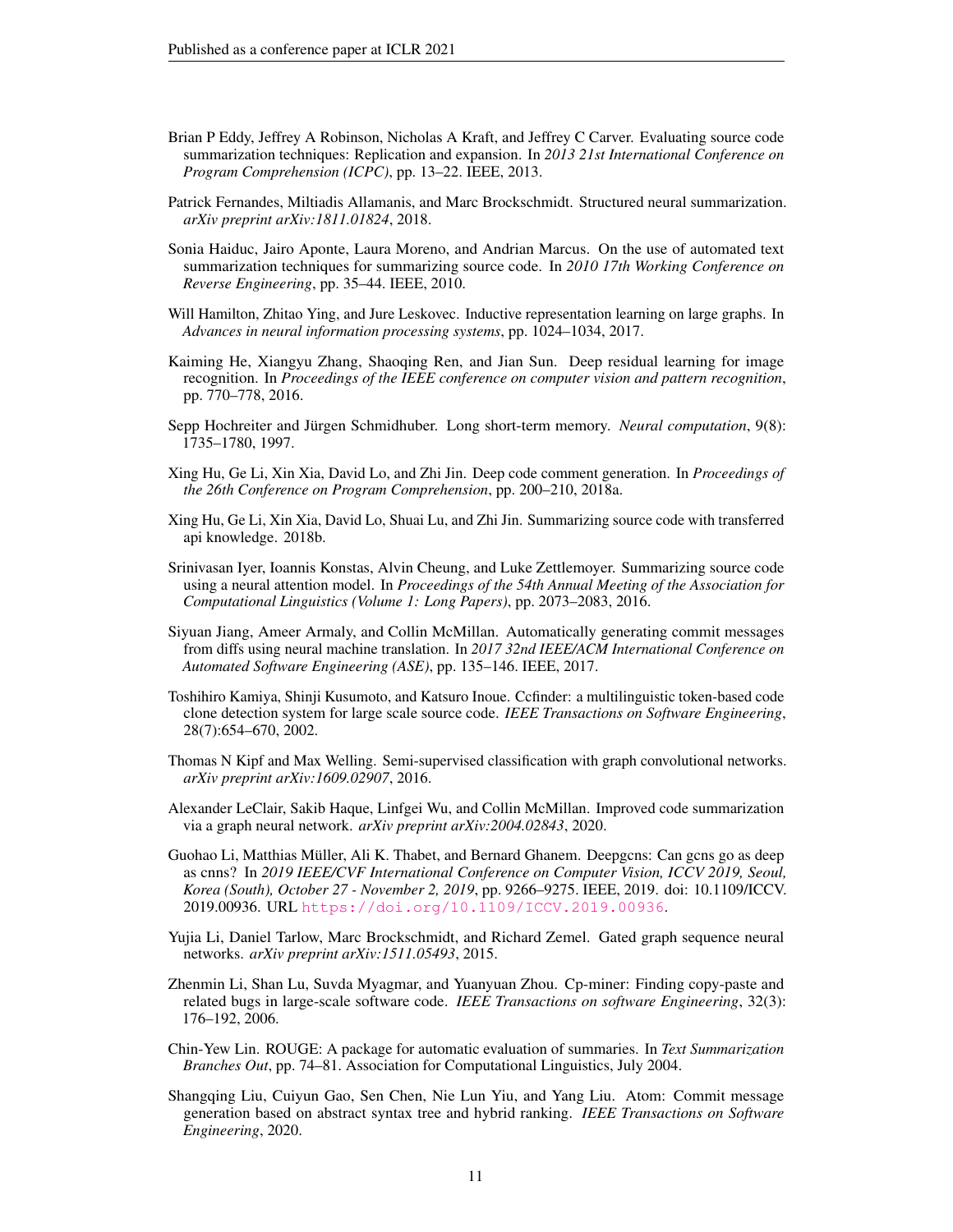- <span id="page-11-5"></span>Zhongxin Liu, Xin Xia, Ahmed E Hassan, David Lo, Zhenchang Xing, and Xinyu Wang. Neuralmachine-translation-based commit message generation: how far are we? In *Proceedings of the 33rd ACM/IEEE International Conference on Automated Software Engineering*, pp. 373–384, 2018.
- <span id="page-11-3"></span>Minh-Thang Luong, Hieu Pham, and Christopher D Manning. Effective approaches to attention-based neural machine translation. *arXiv preprint arXiv:1508.04025*, 2015.
- <span id="page-11-15"></span>Lei Ma, Felix Juefei-Xu, Fuyuan Zhang, Jiyuan Sun, Minhui Xue, Bo Li, Chunyang Chen, Ting Su, Li Li, Yang Liu, et al. Deepgauge: Multi-granularity testing criteria for deep learning systems. In *Proceedings of the 33rd ACM/IEEE International Conference on Automated Software Engineering*, pp. 120–131, 2018.
- <span id="page-11-10"></span>Will Norcliffe-Brown, Stathis Vafeias, and Sarah Parisot. Learning conditioned graph structures for interpretable visual question answering. In *Advances in Neural Information Processing Systems*, pp. 8344–8353, 2018.
- <span id="page-11-8"></span>Kishore Papineni, Salim Roukos, Todd Ward, and Wei-Jing Zhu. Bleu: a method for automatic evaluation of machine translation. In *Proceedings of the 40th annual meeting on association for computational linguistics*, pp. 311–318. Association for Computational Linguistics, 2002.
- <span id="page-11-9"></span>Jing Kai Siow, Cuiyun Gao, Lingling Fan, Sen Chen, and Yang Liu. Core: Automating review recommendation for code changes. In *2020 IEEE 27th International Conference on Software Analysis, Evolution and Reengineering (SANER)*, pp. 284–295. IEEE, 2020.
- <span id="page-11-16"></span>Ashish Vaswani, Noam Shazeer, Niki Parmar, Jakob Uszkoreit, Llion Jones, Aidan N Gomez, Łukasz Kaiser, and Illia Polosukhin. Attention is all you need. In *Advances in neural information processing systems*, pp. 5998–6008, 2017.
- <span id="page-11-7"></span>Petar Velickovic, Guillem Cucurull, A. Casanova, A. Romero, P. Liò, and Yoshua Bengio. Graph attention networks. *ArXiv*, abs/1710.10903, 2018.
- <span id="page-11-0"></span>Yao Wan, Zhou Zhao, Min Yang, Guandong Xu, Haochao Ying, Jian Wu, and Philip S Yu. Improving automatic source code summarization via deep reinforcement learning. In *Proceedings of the 33rd ACM/IEEE International Conference on Automated Software Engineering*, pp. 397–407, 2018.
- <span id="page-11-6"></span>Bolin Wei, Ge Li, Xin Xia, Zhiyi Fu, and Zhi Jin. Code generation as a dual task of code summarization. In *Advances in Neural Information Processing Systems*, pp. 6563–6573, 2019.
- <span id="page-11-2"></span>Edmund Wong, Jinqiu Yang, and Lin Tan. Autocomment: Mining question and answer sites for automatic comment generation. In *2013 28th IEEE/ACM International Conference on Automated Software Engineering (ASE)*, pp. 562–567. IEEE, 2013.
- <span id="page-11-1"></span>Edmund Wong, Taiyue Liu, and Lin Tan. Clocom: Mining existing source code for automatic comment generation. In *2015 IEEE 22nd International Conference on Software Analysis, Evolution, and Reengineering (SANER)*, pp. 380–389. IEEE, 2015.
- <span id="page-11-13"></span>Xiaofei Xie, Lei Ma, Felix Juefei-Xu, Minhui Xue, Hongxu Chen, Yang Liu, Jianjun Zhao, Bo Li, Jianxiong Yin, and Simon See. Deephunter: a coverage-guided fuzz testing framework for deep neural networks. In *Proceedings of the 28th ACM SIGSOFT International Symposium on Software Testing and Analysis*, pp. 146–157, 2019a.
- <span id="page-11-14"></span>Xiaofei Xie, Lei Ma, Haijun Wang, Yuekang Li, Yang Liu, and Xiaohong Li. Diffchaser: Detecting disagreements for deep neural networks. In *IJCAI*, pp. 5772–5778, 2019b.
- <span id="page-11-11"></span>Kun Xu, Lingfei Wu, Zhiguo Wang, and Vadim Sheinin. Graph2seq: Graph to sequence learning with attention-based neural networks. *arXiv preprint arXiv:1804.00823*, 2018a.
- <span id="page-11-12"></span>Kun Xu, Lingfei Wu, Zhiguo Wang, Mo Yu, Liwei Chen, and Vadim Sheinin. Sql-to-text generation with graph-to-sequence model. *arXiv preprint arXiv:1809.05255*, 2018b.
- <span id="page-11-4"></span>Fabian Yamaguchi, Nico Golde, Daniel Arp, and Konrad Rieck. Modeling and discovering vulnerabilities with code property graphs. In *2014 IEEE Symposium on Security and Privacy*, pp. 590–604. IEEE, 2014.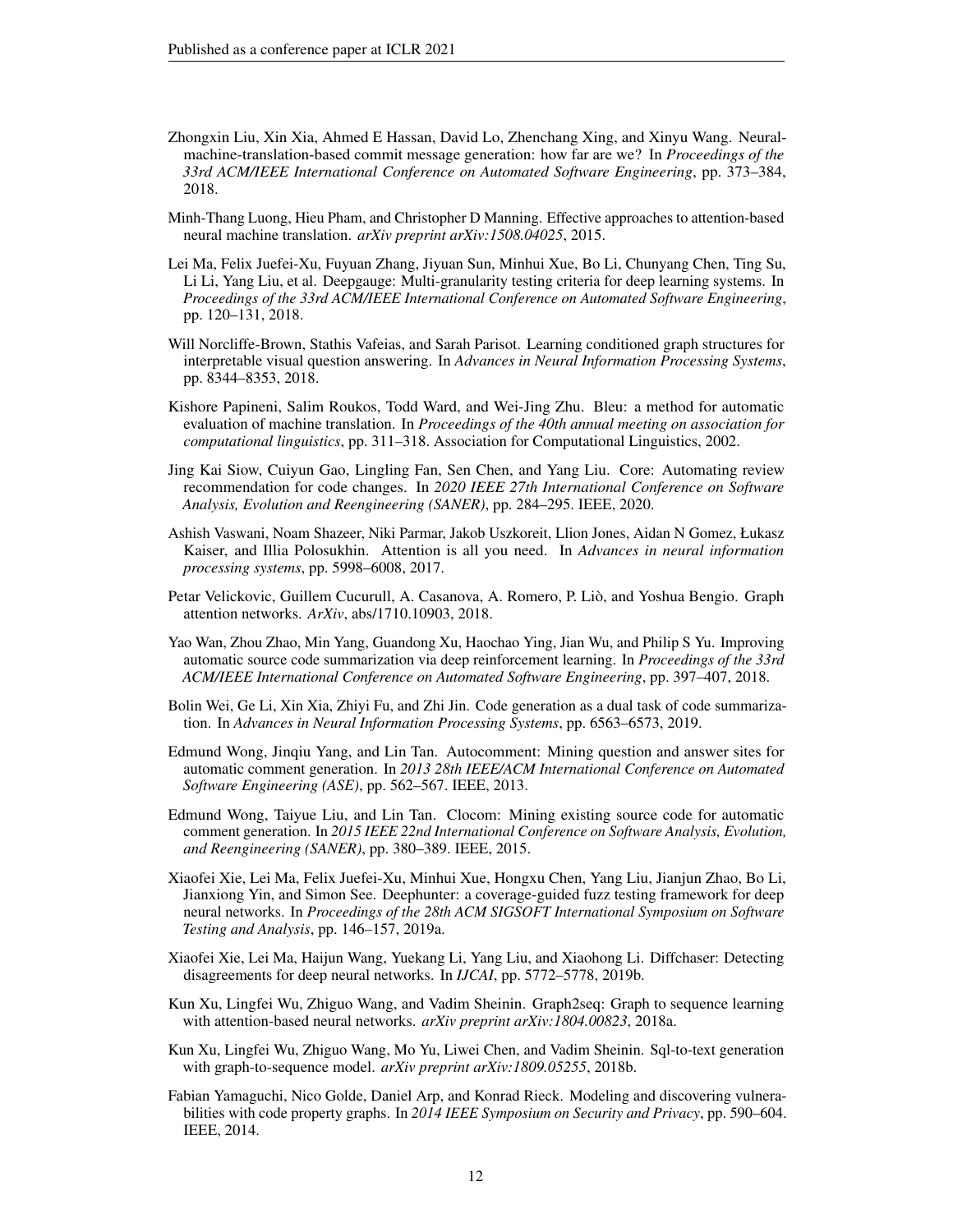- <span id="page-12-1"></span>Jian Zhang, Xu Wang, Hongyu Zhang, Hailong Sun, and Xudong Liu. Retrieval-based neural source code summarization. In *Proceedings of the 42nd International Conference on Software Engineering. IEEE*, 2020.
- <span id="page-12-0"></span>Lingxiao Zhao and Leman Akoglu. Pairnorm: Tackling oversmoothing in gnns. *arXiv preprint arXiv:1909.12223*, 2019.
- <span id="page-12-3"></span>Yaqin Zhou, Shangqing Liu, Jingkai Siow, Xiaoning Du, and Yang Liu. Devign: Effective vulnerability identification by learning comprehensive program semantics via graph neural networks. In *Advances in Neural Information Processing Systems*, pp. 10197–10207, 2019.
- <span id="page-12-2"></span>Jie Zhu, Junhui Li, Muhua Zhu, Longhua Qian, Min Zhang, and Guodong Zhou. Modeling graph structure in transformer for better amr-to-text generation. *arXiv preprint arXiv:1909.00136*, 2019.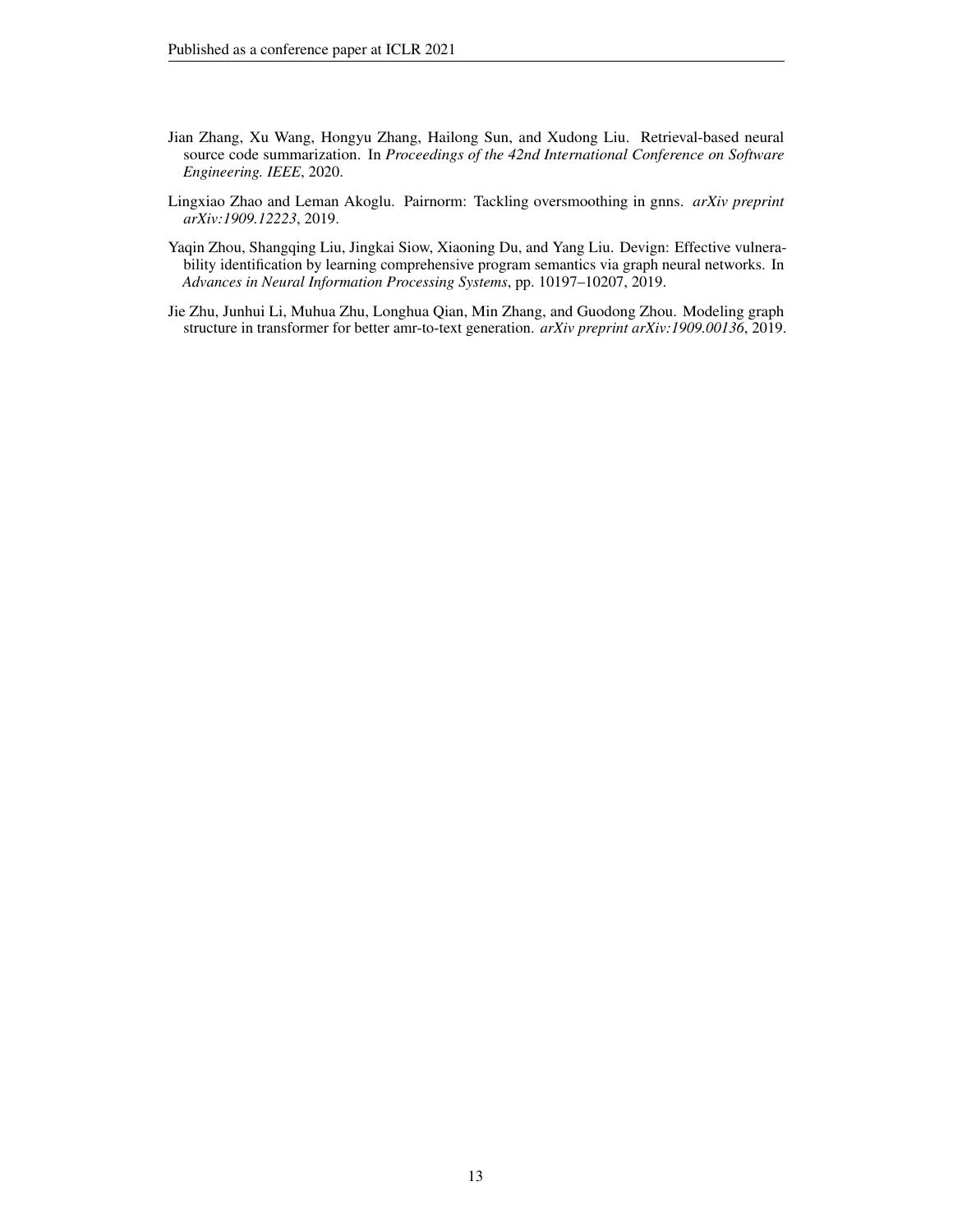# Appendices

## <span id="page-13-0"></span>A DETAILS ON CODE PROPERTY GRAPH

Code Property Graph (CPG) [\(Yamaguchi et al.,](#page-11-4) [2014\)](#page-11-4), which is constructed on abstract syntax tree (AST), combines different edges (i.e., Flow to, Control) to represent the semantics of the program. We describe each representation combining with Figure [2](#page-3-0) as follows:

- Abstract Syntax Tree (AST). AST contains syntactic information for a program and omits irrelevant details that have no effect on the semantics. Figure [2](#page-3-0) shows the completed AST nodes on the left simple program and each node has a code sequence in the first line and type attribute in the second line. The black arrows represent the child-parent relations among ASTs.
- Control Flow Graph (CFG). Compared with AST highlighting the syntactic structure, CFG displays statement execution order, i.e., the possible order in which statements may be executed and the conditions that must be met for this to happen. Each statement in the program is treated as an independent node as well as a designated entry and exit node. Based on the keywords *if*, *for*, *goto*, *break* and *continue*, control flow graphs can be easily built and "Flow to" with green dashed arrows in Figure [2](#page-3-0) represents this flow order.
- Program Dependency Graph (PDG). PDG includes data dependencies and control dependencies: 1) data dependencies are described as the definition of a variable in a statement reaches the usage of the same variable at another statement. In Figure [2,](#page-3-0) the variable "*b*" is defined in the statement "*int b = a*++" and used in "*call (b)*". Hence, there is a "Reach" edge with blue arrows point from "*int b = a++*" to "*call (b)*". Furthermore, Define/Use edge with orange double arrows denotes the definition and usage of the variable. 2) different from CFG displaying the execution process of the complete program, control dependencies define the execution of a statement may be dependent on the value of a predicate, which more focus on the statement itself. For instance, the statements "*int b = a*++" and "*call(b)*" are only performed "if a is even". Therefore, a red double arrow "Control" points from "*if*  $(a \% 2) = 0$ " to "*int b = a*++" and "*call* $(b)$ ".

## <span id="page-13-1"></span>B DETAILS ON BASELINE METHODS

We compare our approach with existing baselines. They can be divided into three groups: Retrievalbased approaches, Sequence-based approaches and Graph-based approaches. For papers that provide the source code, we directly reproduce their methods on CCSD dataset. Otherwise, we reimplement their approaches with reference to the papers.

## B.1 RETRIEVAL-BASED APPROACHES

TF-IDF [\(Haiduc et al.,](#page-10-1) [2010\)](#page-10-1) is the abbreviation of Term Frequency-Inverse Document Frequency, which is adopted in the early code summarization [\(Haiduc et al.,](#page-10-1) [2010\)](#page-10-1). It transforms programs into weight vectors by calculating term frequency and inverse document frequency. We retrieve the summary of the most similar programs by calculating the cosine similarity on the weighted vectors.

NNGen [\(Liu et al.,](#page-11-5) [2018\)](#page-11-5) is a retrieved-based approach to produce commit messages for code changes. We reproduce such an algorithm on code summarization. Specifically, we retrieve the most similar top-k code snippets on a bag-of-words model and prioritizes the summary in terms of BLEU-4 scores in top-k code snippets.

## B.2 SEQUENCE-BASED APPROACHES

CODE-NN [\(Iyer et al.,](#page-10-4) [2016;](#page-10-4) [Barone & Sennrich,](#page-9-7) [2017\)](#page-9-7) adopts an attention-based Seq2Seq model to generate summaries on the source code.

Transformer [\(Ahmad et al.,](#page-9-8) [2020\)](#page-9-8) adopts the transformer architecture [\(Vaswani et al.,](#page-11-16) [2017\)](#page-11-16) with self-attention to capture long dependency in the code for source code summrization.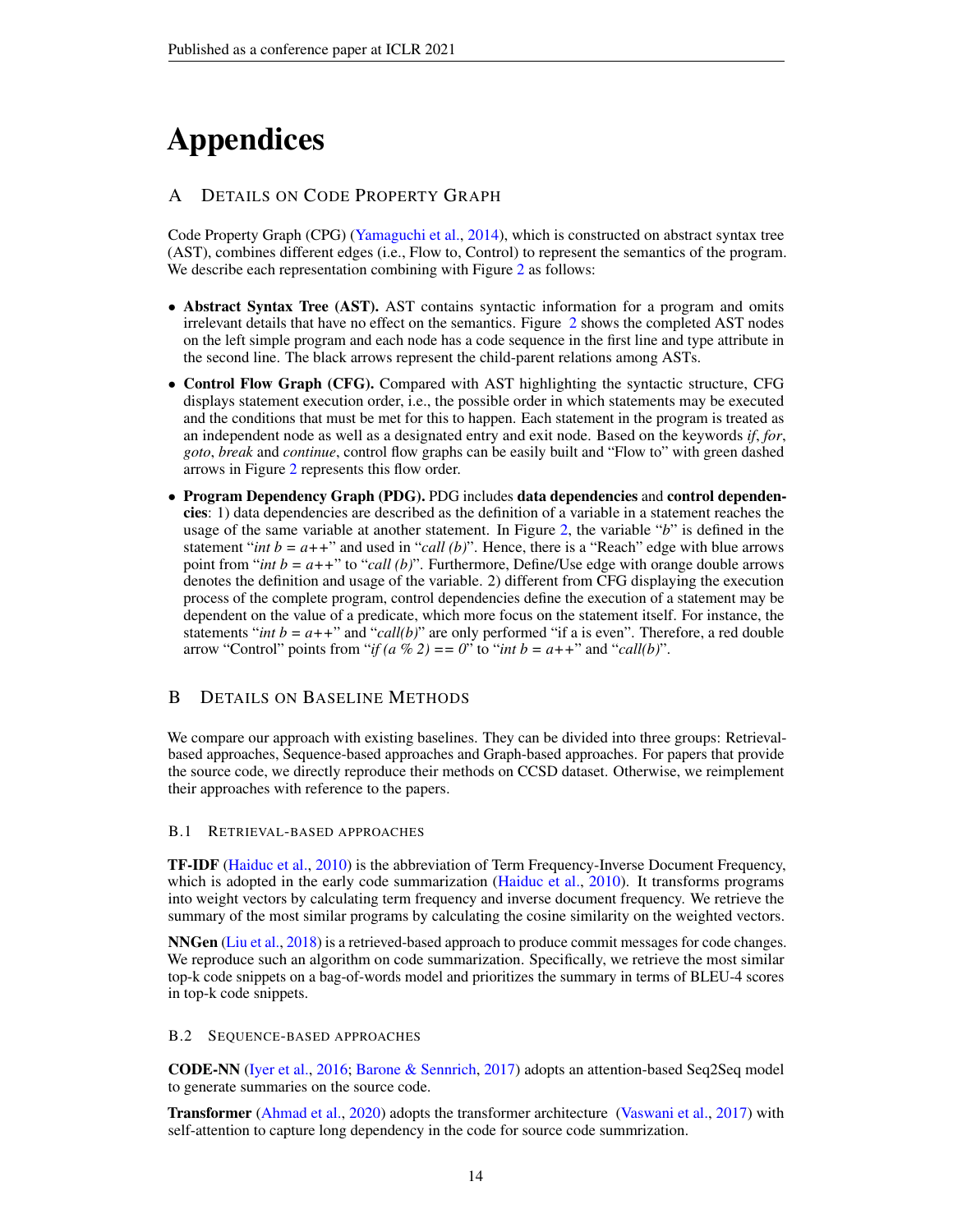Hybrid-DRL [\(Wan et al.,](#page-11-0) [2018\)](#page-11-0) is a reinforcement learning-based approach, which incorporates AST and sequential code snippets into a deep reinforcement learning framework and employ evaluation metrics e.g., BLEU as the reward.

Dual Model [\(Wei et al.,](#page-11-6) [2019\)](#page-11-6) propose a dual training framework by training code summarization and code generation tasks simultaneously to boost each task performance.

Rencos [\(Zhang et al.,](#page-12-1) [2020\)](#page-12-1) is the retrieval-based Seq2Seq model for code summarization. it utilized a pretrained Seq2Seq model during the testing phase by computing a joint probability conditioned on both the original source code and retrieved the most similar source code for the summary generation. Compared with Rencos, we propose a novel retrieval-augmented mechanism for the similar source code and use it at the model training phase.

#### B.3 GRAPH-BASED APPROACHES

We also compared with some latest GNN-based works, employing graph neural network for source code summarization.

GCN2Seq, GAT2Seq modify Graph Convolution Network [\(Kipf & Welling,](#page-10-8) [2016\)](#page-10-8) and Graph Attention Network [\(Velickovic et al.,](#page-11-7) [2018\)](#page-11-7) to perform convolution operation and attention operation on the code property graph for learning and followed by a LSTM to generate summaries. We implement the related code from scratch.

SeqGNN [\(Fernandes et al.,](#page-10-6) [2018\)](#page-10-6) combines GGNNs and standard sequence encoders for summarization. They take the code and relationships between elements of the code as input. Specially, a BiLSTM is employed on the code sequence to learn representations and each source code token is modelled as a node in the graph, and employed GGNN for graph-level learning. Since our node sequences are sub-sequence of source code rather than individual token, we adjust to slice the output of BiLSTM and sum each token representation in node sequences as node initial representation for summarization. Furthermore, we implement the related code from scratch.

## <span id="page-14-0"></span>C MODEL SETTINGS

We embed the most frequent 40,000 words in the training set with 512-dims and set the hidden size of BiLSTM to 256 and the concatenated state size for both directions is 512. The dropout is set to 0.3 after the word embedding layer and BiLSTM. We set GNN hops to 1 for the best performance. The optimizer is selected with Adam with an initial learning rate of 0.001. The batch size is set to 64 and early stop for 10. The beam search width is set to 5 as usual. All experiments are conducted on the DGX server with four Nvidia Graphics Tesla V100 and each epoch takes 6 minutes averagely. All hyperparameters are tuned with grid search on the validation set.

## <span id="page-14-1"></span>D DETAILS ON DATA PREPARATION

It is non-trivial to obtain high-quality datasets for code summarization. We noticed that despite some previous works [\(Barone & Sennrich,](#page-9-7) [2017;](#page-9-7) [Hu et al.,](#page-10-11) [2018b\)](#page-10-11) released their datasets, however, they are all based on high-level programming languages i.e. Java, Python. We are the first to explore summarization on *C* programming language. Specifically, we crawled from popular *C* repositories (e.g., Linux and QEMU) on GitHub, and then extracted separate function-summary pairs from these projects. Specifically, we extracted functions and associated comments marked by special characters "/\*\*" and "\*/" over the function declaration. These comments can be considered as explanations of the functions. We filtered out functions with line exceeding 1000 and any other comments inside the function, and the first sentence was selected as the summary. A similar practice can be found in [\(Jiang et al.,](#page-10-17) [2017\)](#page-10-17). Totally, we collected 500k+ raw function-summary pairs. Furthermore, functions with token size greater than 150 were removed for computational efficiency and there were 130k+ functions left. Since duplication is very common in existing datasets [\(Fernandes et al.,](#page-10-6) [2018\)](#page-10-6), followed by [Allamanis](#page-9-9) [\(2019\)](#page-9-9), we performed a de-duplication process and removed functions with similarity over 80%. Specifically, we calculated the cosine similarity by encoding the raw functions into vectors with sklearn. Finally, we kept 95k+ unique functions. We name this dataset *C* Code Summarization Dataset (CCSD). To testify model generalization ability, we randomly selected